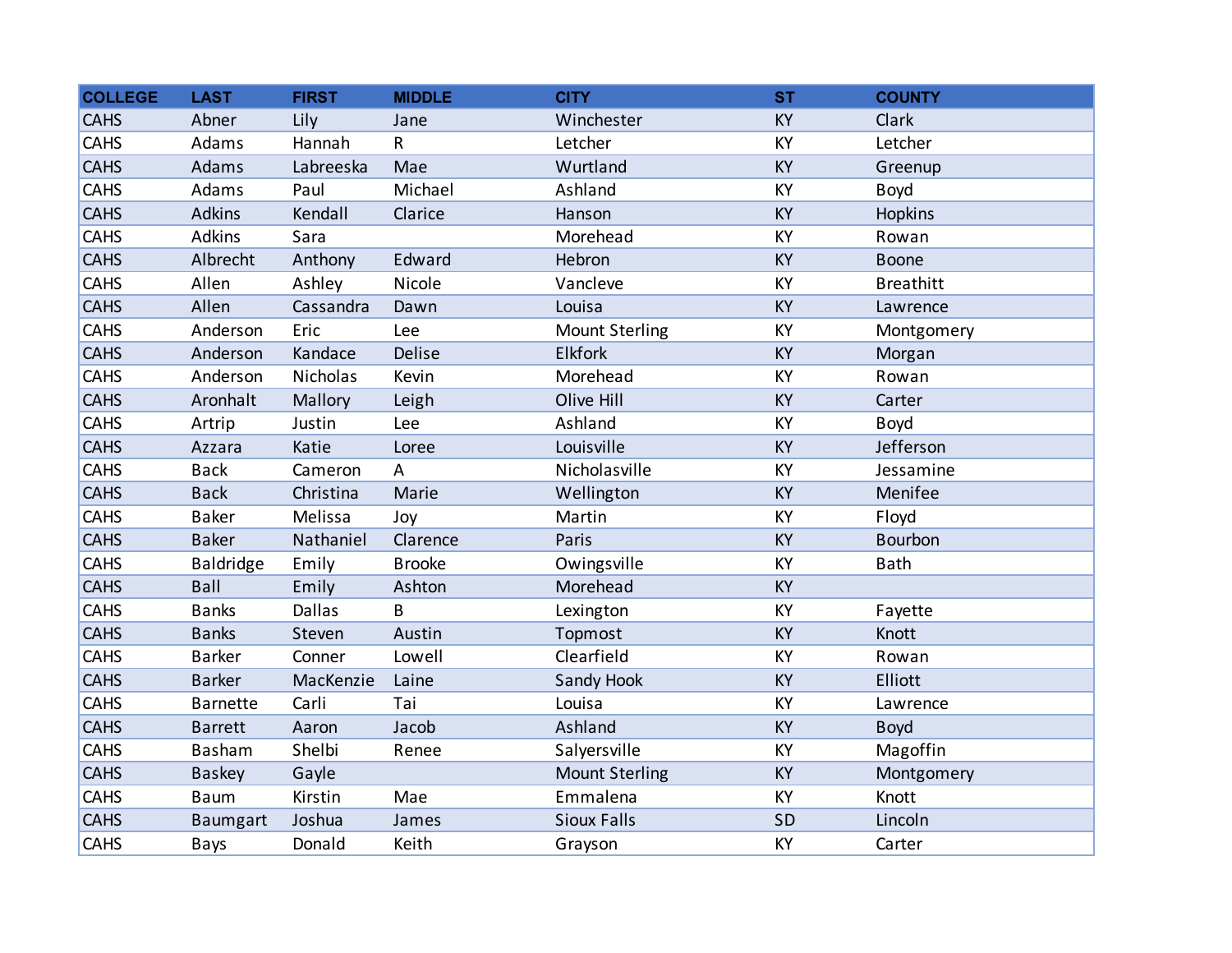| <b>CAHS</b> | <b>Beasley</b>      | Arien          | Montez       | Prospect          | <b>KY</b> | Jefferson      |
|-------------|---------------------|----------------|--------------|-------------------|-----------|----------------|
| <b>CAHS</b> | <b>Belding</b>      | Stephanie      | Hannah       | Northumberland    | <b>NH</b> | Coos           |
| <b>CAHS</b> | <b>Bellamy</b>      | Katelyn        | Rae          | Stanton           | <b>KY</b> | Powell         |
| <b>CAHS</b> | <b>Biggs</b>        | Caitlyn        | Nicole       | Frankfort         | KY        | Franklin       |
| <b>CAHS</b> | <b>Birkes</b>       | Colby          | Lawrence     | Winchester        | <b>KY</b> | Clark          |
| <b>CAHS</b> | <b>Birkes</b>       | Donald         | Luke         | Winchester        | KY        | Clark          |
| <b>CAHS</b> | Blackburn           | Adrianna       | Cheyenne     | <b>Blue River</b> | <b>KY</b> | Floyd          |
| <b>CAHS</b> | Blackburn           | <b>Burnis</b>  | Elliott      | Pikeville         | KY        | Pike           |
| <b>CAHS</b> | Blackburn           | Cristy         |              | Hueysville        | <b>KY</b> | Floyd          |
| <b>CAHS</b> | Blackburn           | LaVinnia       | Chalyn       | Hatfield          | KY        | Pike           |
| <b>CAHS</b> | <b>Blair</b>        | Andrea         | L.           | Staffordsville    | KY        | Johnson        |
| <b>CAHS</b> | <b>Blair</b>        | <b>Bailey</b>  | Michelle     | Brandenburg       | KY        | Meade          |
| <b>CAHS</b> | Blankenship Nichole |                | Kathleen     | Thelma            | KY        | Johnson        |
| CAHS        | <b>Blevins</b>      | Dylan          | Ferguson     | Russell           | KY        | Greenup        |
| <b>CAHS</b> | <b>Bogucki</b>      | Michael        | Collin       | Grayson           | <b>KY</b> | Carter         |
| CAHS        | Bohanan             | Morgan         | Paige        | Winchester        | KY        | Clark          |
| <b>CAHS</b> | Bowen               | Courtney       | Michelle     | Hagerhill         | KY        | Johnson        |
| CAHS        | Bowman              | Madison        | Danielle     | Morehead          | KY        | Rowan          |
| <b>CAHS</b> | <b>Boyd</b>         | Hunter         | Chase        | Ashland           | KY        | <b>Boyd</b>    |
| CAHS        | <b>Brewer</b>       | Lauren         |              | Ashland           | KY        | Boyd           |
| <b>CAHS</b> | Broadhurst          | Janessa        | Jadelyn      | Louisville        | KY        | Jefferson      |
| CAHS        | <b>Brockett</b>     | Cristen        | Kylee        | Ashland           | KY        | <b>Boyd</b>    |
| <b>CAHS</b> | <b>Brooks</b>       | Cassandra      | Kay          | Greenfield        | OH        | Highland       |
| CAHS        | <b>Brookshire</b>   | Shelby         | Marie        | Shepherdsville    | KY        | <b>Bullitt</b> |
| <b>CAHS</b> | <b>Brown</b>        | Kody           | $\mathsf{C}$ | Rineyville        | KY        | Hardin         |
| CAHS        | <b>Bryant</b>       | James          | Robert       | Nippa             | KY        | Johnson        |
| <b>CAHS</b> | <b>Bryant</b>       | Meghan         | Reece        | Martin            | <b>KY</b> | Floyd          |
| CAHS        | <b>Bryer</b>        | <b>Brandon</b> | H            | Scarborough       | <b>ME</b> | Cumberland     |
| <b>CAHS</b> | <b>Buckle</b>       | Madison        | Nicole       | Lucasville        | OH        | Adams          |
| CAHS        | <b>Bunts</b>        | Alyssia        | Gabrielle    | Pikeville         | KY        | Pike           |
| <b>CAHS</b> | <b>Buren</b>        | <b>Baily</b>   | Marie        | Louisville        | <b>KY</b> | Jefferson      |
| CAHS        | <b>Burnett</b>      | Chandra        | KyLee        | Georgetown        | KY        | Scott          |
| <b>CAHS</b> | <b>Burnette</b>     | Dakota         | Shelton      | Jackson           | OH        | Jackson        |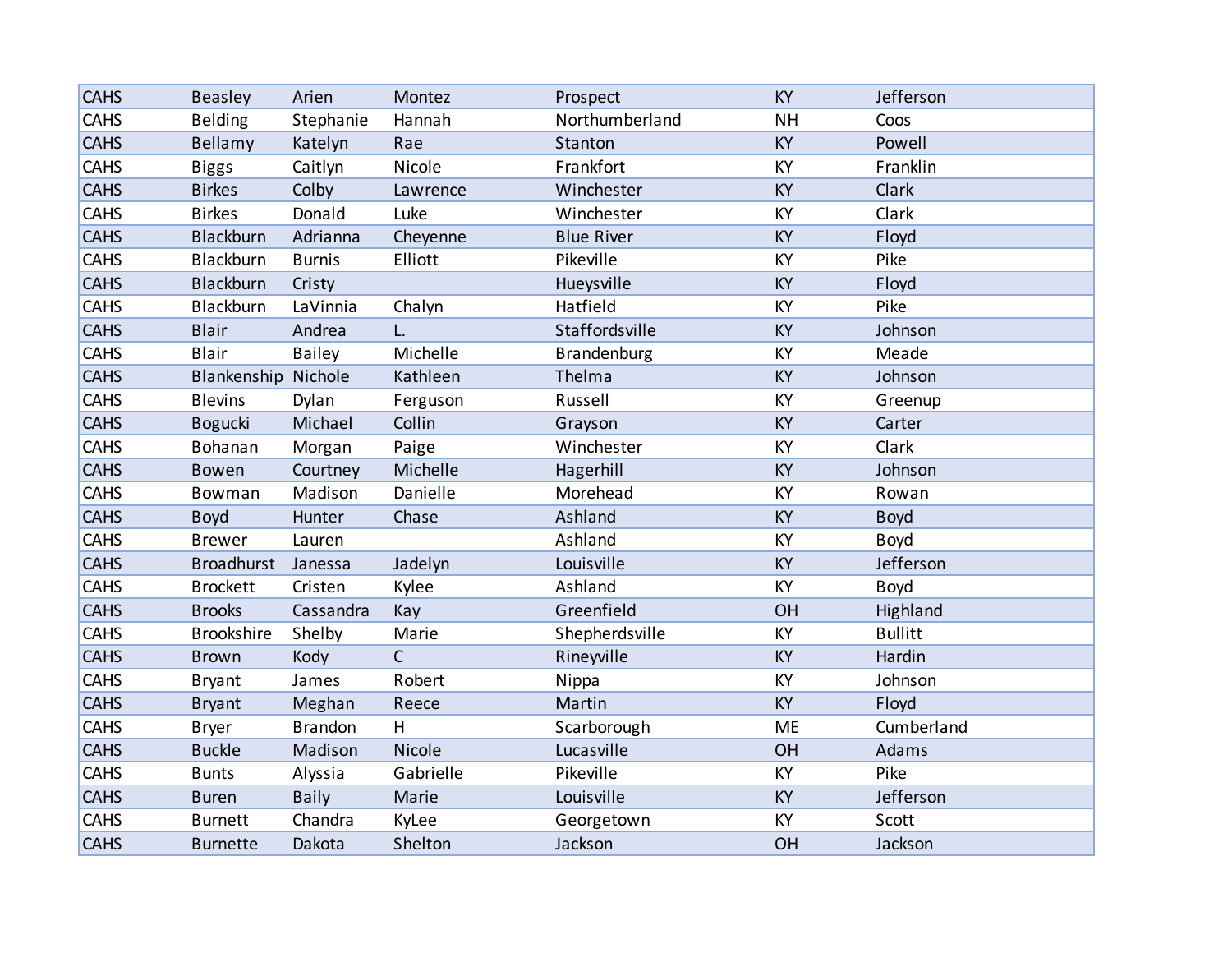| CAHS        | <b>Burriss</b>      | Laron    | Rene                 | Raceland     | <b>KY</b> | Greenup    |
|-------------|---------------------|----------|----------------------|--------------|-----------|------------|
| <b>CAHS</b> | <b>Burton</b>       | Richard  | Levi                 | Olive Hill   | KY        | Carter     |
| CAHS        | <b>Bush</b>         | Jacob    |                      | Closplint    | KY        | Harlan     |
| <b>CAHS</b> | <b>Byrd</b>         | Latasha  | Leighann             | Denniston    | KY        | Menifee    |
| CAHS        | <b>Byron</b>        | Colleen  | Elizabeth            | Stewart      | OH        | Athens     |
| <b>CAHS</b> | Cains               | Ashley   | Nicole               | Morehead     | KY        | Rowan      |
| CAHS        | Callihan            | Katlyn   | Louise               | Morehead     | <b>KY</b> | Rowan      |
| <b>CAHS</b> | Campbell            | Kyler    | Scott                | Frankfort    | KY        | Franklin   |
| CAHS        | Campbell            | Lori     | R.                   | West Liberty | KY        | Morgan     |
| <b>CAHS</b> | Carpenter           | Jenny    |                      | Mt Sterling  | KY        | Montgomery |
| CAHS        | Carreon             | Pamela   | Kirsten              | Morehead     | KY        | Rowan      |
| <b>CAHS</b> | Carreon             | Ramiro   | <b>Kyland Dillon</b> | Morehead     | KY        | Rowan      |
| CAHS        | Cartwright          | Kaitlyn  | Nichole              | Grayson      | KY        | Carter     |
| <b>CAHS</b> | Cassidy-Voge Bailie |          | $\mathsf{N}$         | Winchester   | KY        | Clark      |
| <b>CAHS</b> | Catron              | Sarah    | <b>Beth</b>          | Morehead     | KY        | Rowan      |
| <b>CAHS</b> | Caudill             | William  | Andrew               | Interlachen  | <b>FL</b> | Putnam     |
| <b>CAHS</b> | Chadwell            | Tara     | L                    | Whitesburg   | KY        | Letcher    |
| <b>CAHS</b> | Chaffins            | Jacob    | Nathaniel            | Grayson      | KY        | Carter     |
| <b>CAHS</b> | Chase               | Jackson  | Thomas               | Castle Rock  | CO        | Douglas    |
| <b>CAHS</b> | Chenot              | Morgan   | Sierra               | Independence | <b>KY</b> | Kenton     |
| <b>CAHS</b> | Chesney             | Alora    | Taron                | Morehead     | KY        | Rowan      |
| <b>CAHS</b> | Childers            | Abigail  | Kay                  | Morehead     | KY        | Rowan      |
| <b>CAHS</b> | Clark               | Austin   | Taylor               | Winchester   | KY        | Clark      |
| <b>CAHS</b> | Clark               | Kendyll  | Marie                | Paris        | <b>KY</b> | Bourbon    |
| <b>CAHS</b> | Clay                | Lydia    | Katherine            | Taylorsville | KY        | Spencer    |
| <b>CAHS</b> | Cole                | Caitlyn  | Wynn                 | Monticello   | KY        | Wayne      |
| <b>CAHS</b> | Colegrove           | Allison  | Dawn                 | Ashland      | KY        | Boyd       |
| <b>CAHS</b> | Coleman             | Gregory  | Ethan                | Phelps       | KY        | Pike       |
| <b>CAHS</b> | Coleman             | Theresa  | Ollie                | Flemingsburg | KY        | Fleming    |
| <b>CAHS</b> | Collier             | Kristen  |                      | Whitesburg   | KY        | Letcher    |
| <b>CAHS</b> | Collins             | Tessa    | L                    | Morehead     | KY        | Rowan      |
| <b>CAHS</b> | Comberger           | Samantha | Paige                | Maysville    | KY        | Mason      |
| CAHS        | Combs               | Amy      | Nicole               | Wayland      | KY        | Floyd      |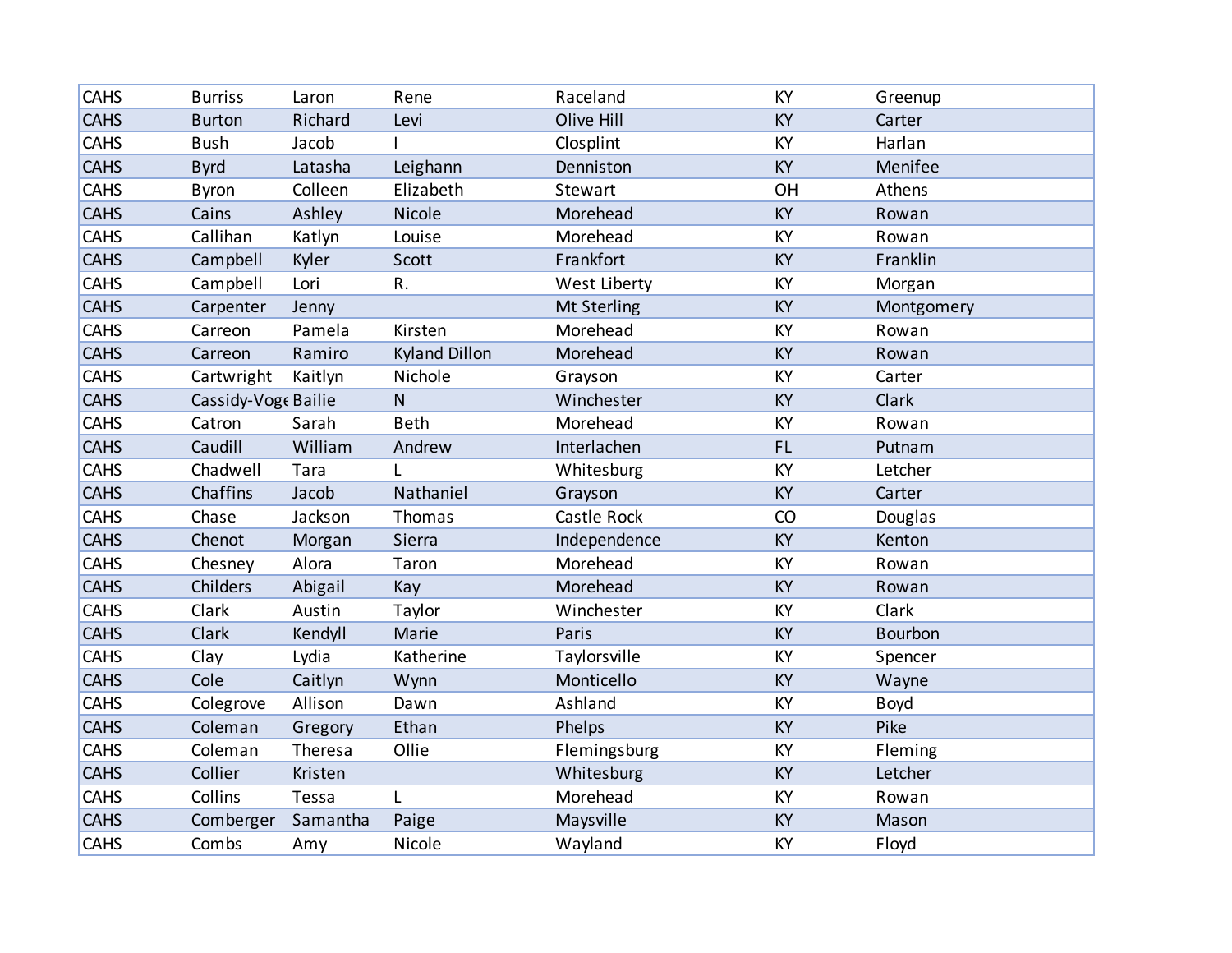| <b>CAHS</b> | Combs               | Sarah     | Elizabeth      | Pineville          | <b>KY</b> | Bell             |
|-------------|---------------------|-----------|----------------|--------------------|-----------|------------------|
| <b>CAHS</b> | Conley              | Erica     | Renee          | Hillsboro          | KY        | Fleming          |
| <b>CAHS</b> | Conn                | Virginia  | May            | Catlettsburg       | KY        | <b>Boyd</b>      |
| <b>CAHS</b> | Cook                | Cameron   | Thomas         | Stanton            | KY        | Powell           |
| <b>CAHS</b> | Cook                | Elizabeth | Raine          | Morehead           | <b>KY</b> | Rowan            |
| CAHS        | Cook                | Sydney    | Alicia         | Edgewood           | KY        | Kenton           |
| <b>CAHS</b> | Coomes              | Abigail   | Elizabeth      | Louisville         | KY        | Jefferson        |
| <b>CAHS</b> | Cooper              | Kyle      | Michael        | Lexington          | KY        | Fayette          |
| <b>CAHS</b> | Copeland            | EmaLee    | Ann            | Milton             | <b>KY</b> | Trimble          |
| CAHS        | Copley              | Jeremy    | Isaac          | Ashland            | KY        | Boyd             |
| <b>CAHS</b> | Corlis              | Justin    | <b>Bradley</b> | <b>Brooksville</b> | KY        | <b>Bracken</b>   |
| <b>CAHS</b> | Courtwright Cameron |           | <b>Blake</b>   | Lebanon            | KY        | Marion           |
| <b>CAHS</b> | Cox                 | Daniel    | Jemison        | Pataskala          | OH        | Licking          |
| CAHS        | Cox                 | Reagan    | MacKenzie      | Georgetown         | <b>KY</b> | Scott            |
| <b>CAHS</b> | Crabtree            | Emily     | <b>Brooke</b>  | Monticello         | KY        | Wayne            |
| <b>CAHS</b> | Craft               | Amanda    | J              | Salyersville       | KY        | Magoffin         |
| <b>CAHS</b> | Crase               | Leslea    |                | <b>Bulan</b>       | KY        | Perry            |
| CAHS        | Creswell            | Alyssa    | Nicole         | Grayson            | KY        | Carter           |
| <b>CAHS</b> | Crouch              | Bethany   | Diane          | Sharpsburg         | KY        | <b>Bath</b>      |
| <b>CAHS</b> | Crouch              | Torianne  | Alexus         | Sharpsburg         | KY        | Bath             |
| <b>CAHS</b> | Crowe               | Madilyn   | Morgan         | New Vienna         | OH        | Clinton          |
| CAHS        | Crumbie             | Symone    | Ange           | Paris              | KY        | Bourbon          |
| <b>CAHS</b> | Crume               | Isaac     |                | Bardstown          | <b>KY</b> | Nelson           |
| <b>CAHS</b> | Cruse               | Lauren    | Nicole         | Lexington          | KY        | Fayette          |
| <b>CAHS</b> | Cunningham Sarah    |           | Elizabeth      | Wayne              | <b>WV</b> | Wayne            |
| CAHS        | Damron              | Lavisia   | Kay            | Lily               | KY        |                  |
| <b>CAHS</b> | Danziger            | Kira      | P              | Mason              | OH        | Warren           |
| <b>CAHS</b> | Daugherty           | Mason     | Edward         | Finchville         | KY        | Shelby           |
| <b>CAHS</b> | Davidson            | Ina-Dale  |                | Jackson            | KY        | <b>Breathitt</b> |
| CAHS        | Davis               | Andrea    | Sue            | Salyersville       | KY        | Magoffin         |
| <b>CAHS</b> | Davis               | Gracie    | Jane           | Georgetown         | <b>KY</b> | Scott            |
| <b>CAHS</b> | Davis               | Jessica   | Hope           | Salt Lick          | KY        |                  |
| <b>CAHS</b> | DeBord              | Elizabeth | Anastasia      | Paris              | KY        | <b>Bourbon</b>   |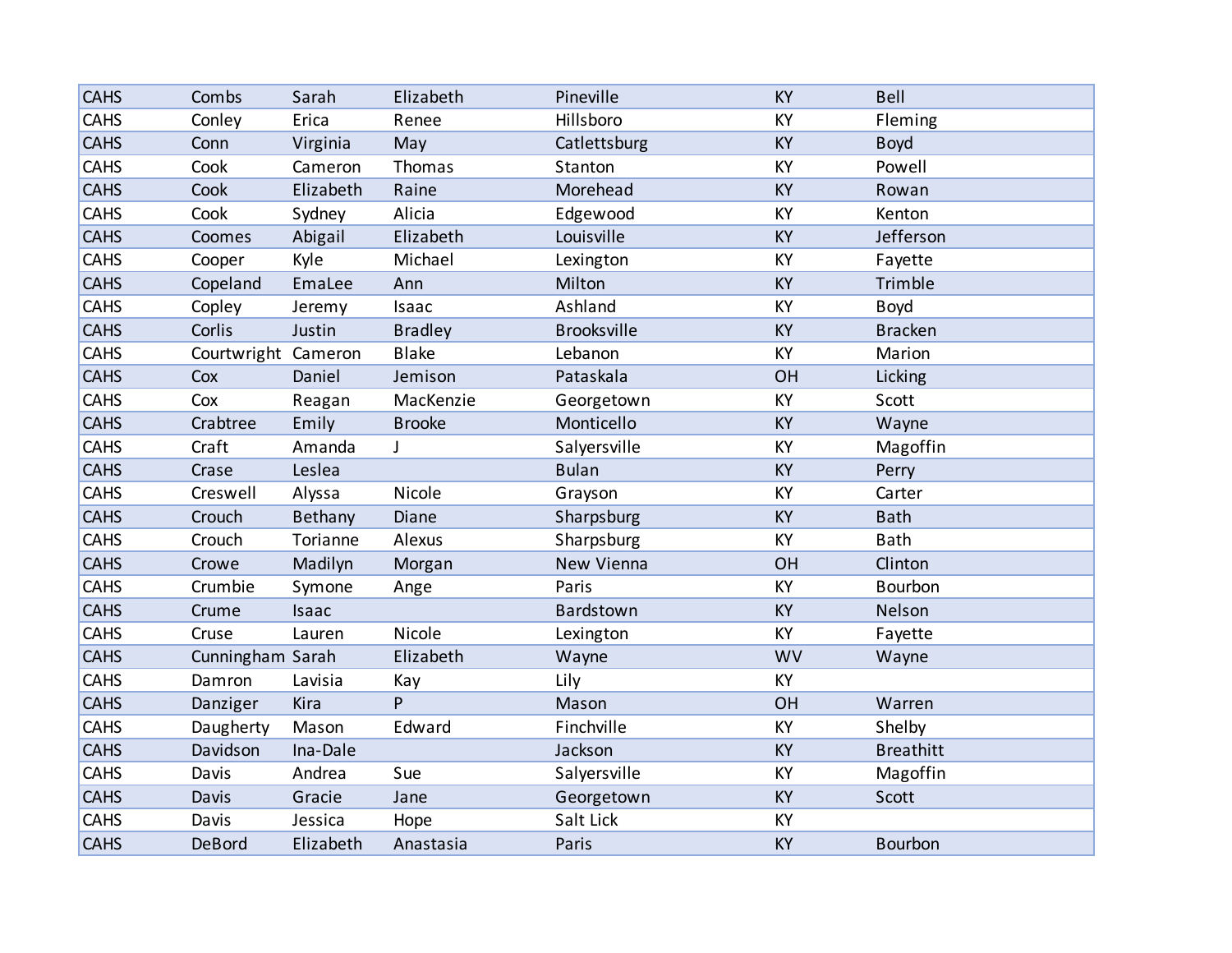| <b>CAHS</b> | Denney      | Ashlyn       | Paige          | Jackson        | OH        | Jackson        |
|-------------|-------------|--------------|----------------|----------------|-----------|----------------|
| <b>CAHS</b> | Denysenko   | Daria        |                | Sumy           |           |                |
| <b>CAHS</b> | Deweese     | MacKenzie    | $\overline{A}$ | Franklin       | KY        | Simpson        |
| <b>CAHS</b> | Diamond     | Jeremiah     | Ethan          | South Shore    | KY        | Greenup        |
| CAHS        | Diedrich    | Sarah        | May Rose       | Wurtland       | KY        | Greenup        |
| <b>CAHS</b> | Dillon      | James        | Marcus         | Flemingsburg   | KY        | Fleming        |
| <b>CAHS</b> | Dobson      | Lori Ann     | Elizabeth      | Shepherdsville | KY        | <b>Bullitt</b> |
| <b>CAHS</b> | Dockery     | Noah         | <b>Bryce</b>   | Taylorsville   | KY        | Spencer        |
| CAHS        | <b>Doss</b> | Benjamin     | Kyle           | Mt Sterling    | KY        | Montgomery     |
| <b>CAHS</b> | <b>Doss</b> | Darienne     | Nycole         | Georgetown     | KY        | <b>Brown</b>   |
| CAHS        | Dotson      | Meghan       | Lanae          | Pikeville      | KY        | Pike           |
| <b>CAHS</b> | Douglas     | Timothy      | Powell         | Tollesboro     | KY        | Lewis          |
| <b>CAHS</b> | Dowell      | Jacob        | Henry          | Nicholasville  | KY        | Jessamine      |
| <b>CAHS</b> | Dozier      | Autumn       | $\mathsf{P}$   | Lynx           | OH        | Adams          |
| <b>CAHS</b> | Duff        | Nicole       | E              | Clearfield     | KY        | Rowan          |
| <b>CAHS</b> | Dunford     | Misti        | N.             | Flatwoods      | <b>KY</b> | Greenup        |
| CAHS        | Durham      | Danyale      |                | Ewing          | KY        | Fleming        |
| <b>CAHS</b> | Eaches      | Eliza        | Grace          | Wheelersburg   | OH        | Scioto         |
| <b>CAHS</b> | Easterling  | Abby         | Lauryn         | Winchester     | KY        | Clark          |
| <b>CAHS</b> | Easterling  | <b>Derek</b> | Tanner         | West Liberty   | KY        | Morgan         |
| <b>CAHS</b> | Ehrenberg   | Chansie      | Jo             | Aberdeen       | OH        | <b>Brown</b>   |
| <b>CAHS</b> | Elswick     | Jazmyn       | Rheiss         | Hi Hat         | KY        | Floyd          |
| <b>CAHS</b> | Eppes       | Jayce        | Trevor         | Loves Park     | IL        | Winnebago      |
| <b>CAHS</b> | Evans       | Jonathan     | Michael        | Franklin       | OH        | Warren         |
| <b>CAHS</b> | Evans       | Lance        | David          | Ashland        | KY        | Boyd           |
| <b>CAHS</b> | Fannin      | Madison      | Paige          | Paintsville    | KY        | Johnson        |
| <b>CAHS</b> | Faudere     | Cameron      | <b>Brock</b>   | Morehead       | KY        | Rowan          |
| <b>CAHS</b> | Ferrell     | Kaitlin      | Alina          | Stopover       | <b>KY</b> | Pike           |
| <b>CAHS</b> | Fink        | Sarah        | Ann            | Morehead       | KY        | Rowan          |
| <b>CAHS</b> | Finley      | Sara         | Nicole         | Pendleton      | KY        | Henry          |
| <b>CAHS</b> | Finnell     | Madyson      | Laci           | Independence   | KY        | Kenton         |
| <b>CAHS</b> | Fisher      | Mikaela      | Linn           | Salyersville   | KY        | Magoffin       |
| CAHS        | Florence    | Isaiah       | Zion           | Hamilton       | OH        | <b>Butler</b>  |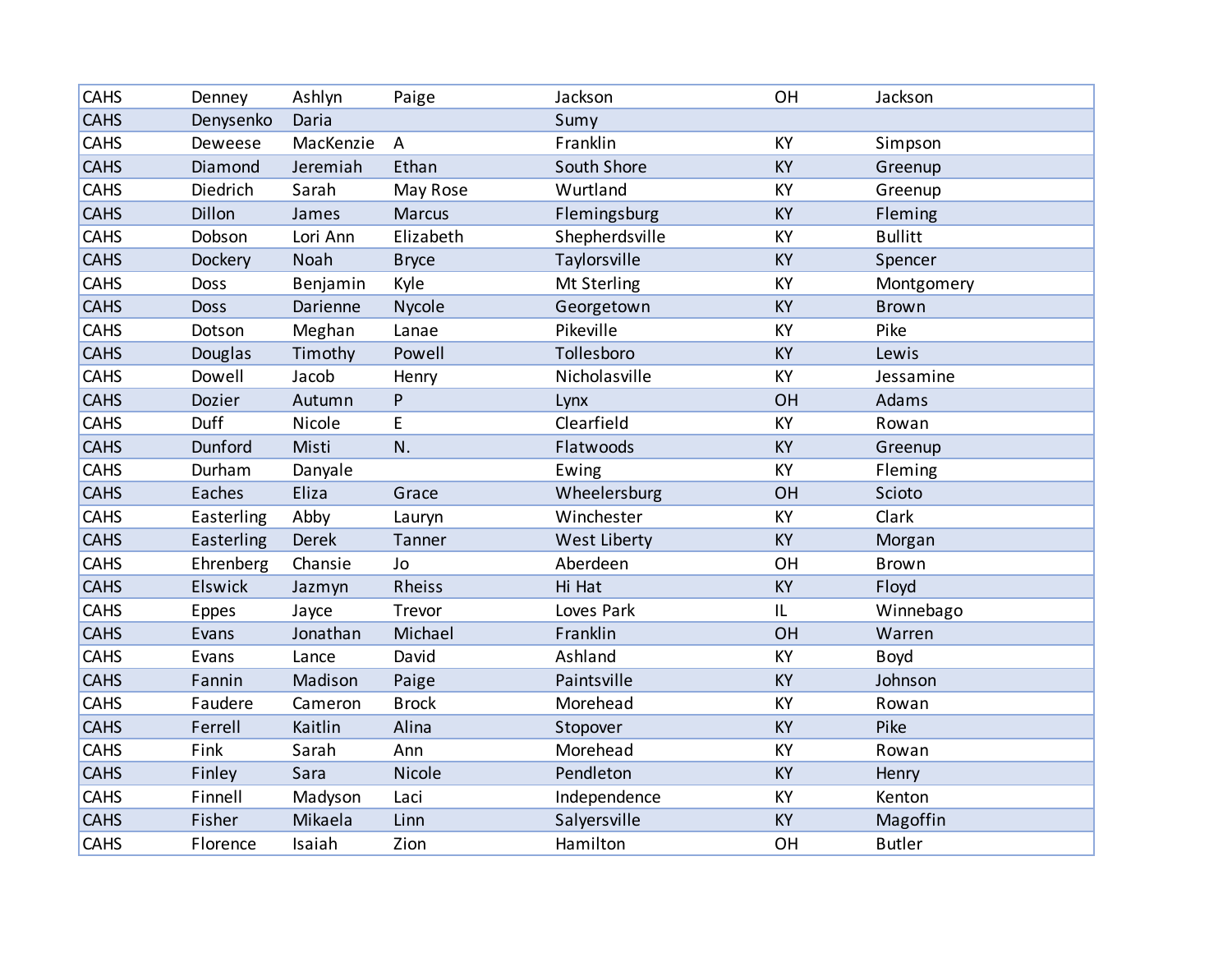| <b>CAHS</b> | Fortuna   | Amy            | Lynn            | Mentor              | OH        | Lake           |
|-------------|-----------|----------------|-----------------|---------------------|-----------|----------------|
| CAHS        | Fountain  | Annie          | Nicole          | Olive Hill          | KY        | Carter         |
| <b>CAHS</b> | Fouts     | Caleb          | <b>Braiison</b> | Prestonsburg        | <b>KY</b> | Floyd          |
| CAHS        | Fraley    | Cameron        | Phillip         | Ashland             | KY        | Boyd           |
| <b>CAHS</b> | Francis   | Alyssa         | Ann             | Pikeville           | KY        | Pike           |
| <b>CAHS</b> | Francis   | Clifford       | Allen           | Ashland             | KY        | Boyd           |
| <b>CAHS</b> | Francis   | Hollibeth      | MaGray          | Salyersville        | KY        | Magoffin       |
| <b>CAHS</b> | Franklin  | Noah           | Caleb           | Taylorsville        | KY        | Spencer        |
| <b>CAHS</b> | French    | William        | Joseph          | Louisville          | KY        | Jefferson      |
| <b>CAHS</b> | Fryer     | Joshua         | Shawn           | Corbin              | KY        | Whitley        |
| <b>CAHS</b> | Fryman    | <b>Brianna</b> | Michelle        | Denniston           | <b>KY</b> | Menifee        |
| CAHS        | Gabbard   | Catherine      | H               | Gays Creek          | KY        | Perry          |
| <b>CAHS</b> | Gabbard   | Michala        | Katlin          |                     |           |                |
| <b>CAHS</b> | Gallion   | Jonna          | <b>Brooke</b>   | Rush                | KY        | Boyd           |
| <b>CAHS</b> | Garrett   | Zachary        | Luke            | Morehead            | KY        | Rowan          |
| CAHS        | Garrison  | Katie          | Jo              | Worthington         | KY        | Greenup        |
| <b>CAHS</b> | Garvin    | Ethan          | Scott           | Argillite           | <b>KY</b> | Greenup        |
| <b>CAHS</b> | Gatian    | Katelyn        | Suzanne         | Jane Lew            | <b>WV</b> | Lewis          |
| <b>CAHS</b> | Gatian    | Natalie        | Christine       | Jane Lew            | <b>WV</b> | Lewis          |
| CAHS        | Gevedon   | Shelby         | Don             | <b>Grassy Creek</b> | KY        | Morgan         |
| <b>CAHS</b> | Giangarra | Anthony        | $\mathsf{T}$    | Louisville          | KY        | Jefferson      |
| CAHS        | Gibson    | Caleb          | W               | Louisville          | KY        | Jefferson      |
| <b>CAHS</b> | Gibson    | Cassie         | Ann             | Morehead            | KY        | Rowan          |
| CAHS        | Gibson    | Chole          | <b>Beth</b>     | Ripley              | OH        | <b>Brown</b>   |
| <b>CAHS</b> | Gilliam   | Rebecca        | Michelle        | Olive Hill          | <b>KY</b> | Carter         |
| <b>CAHS</b> | Gipson    | Hannah         | M               | Shepherdsville      | KY        | <b>Bullitt</b> |
| <b>CAHS</b> | Glass     | Candace        | Hope            | Grayson             | KY        | Carter         |
| CAHS        | Green     | Michael        | Austin          | Grayson             | KY        | Carter         |
| <b>CAHS</b> | Greene    | Jacob          | Connor          | Willard             | <b>KY</b> | Carter         |
| CAHS        | Grogan    | Joshua         | Eric            | Paducah             | KY        | McCracken      |
| <b>CAHS</b> | Guy       | Summer         | Rose            | Carlisle            | <b>KY</b> | Nicholas       |
| <b>CAHS</b> | Hackworth | Mariah         | Kate            | Prestonsburg        | KY        | Floyd          |
| <b>CAHS</b> | Haggard   | Caitlin        | Renee           | Crittenden          | KY        | Grant          |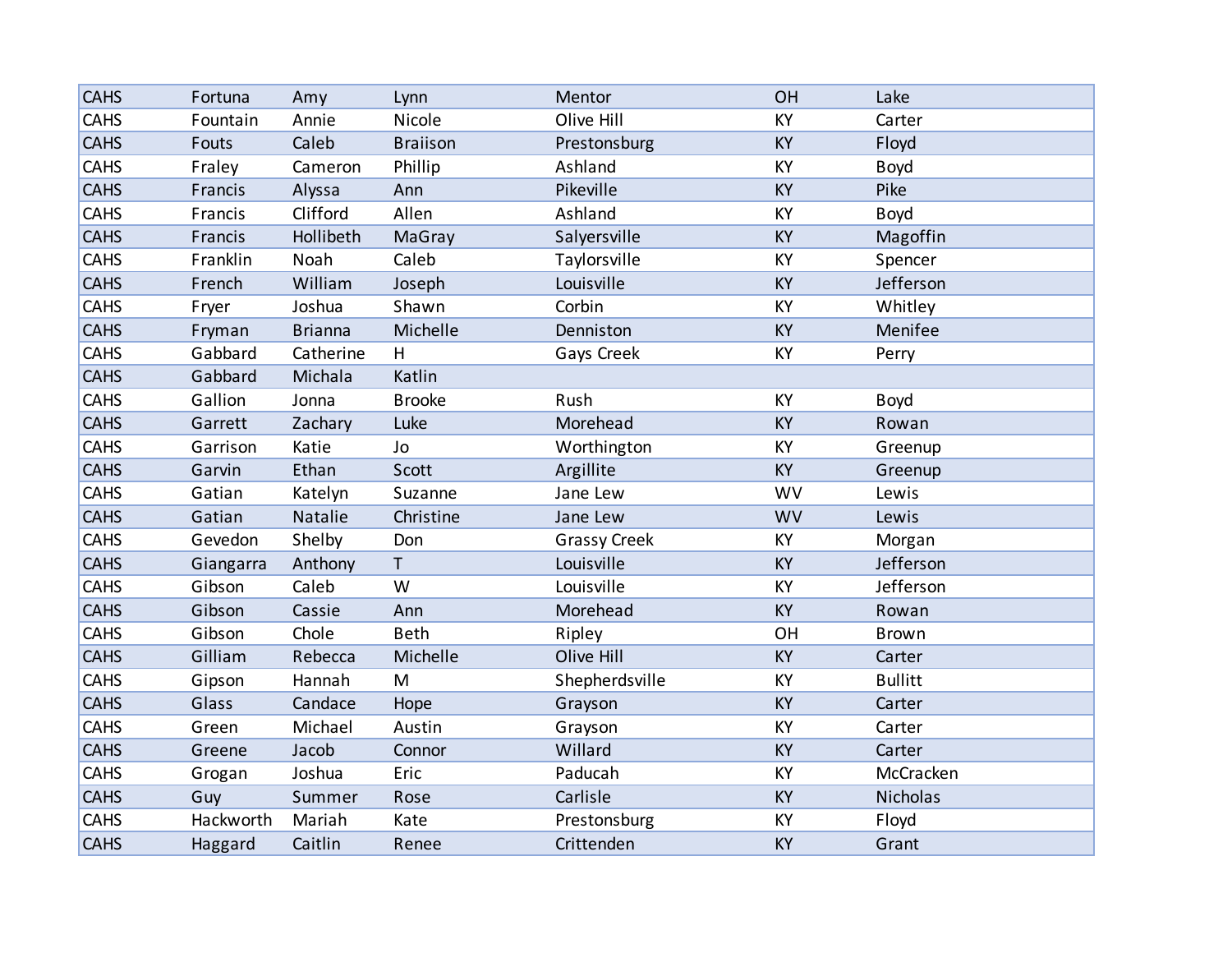| <b>CAHS</b> | Hale     | Cyle           | Douglas                 | South Shore           | KY        | Greenup         |
|-------------|----------|----------------|-------------------------|-----------------------|-----------|-----------------|
| <b>CAHS</b> | Hale     | Kristen        | M                       | Catlettsburg          | <b>KY</b> | <b>Boyd</b>     |
| <b>CAHS</b> | Hale     | Sidney         | Lee                     | Royalton              | KY        | Magoffin        |
| <b>CAHS</b> | Hall     | Benjamin       | Parker                  | Raven                 | KY        | Knott           |
| <b>CAHS</b> | Hall     | Cari           | Morgan                  | Van Lear              | KY        | Johnson         |
| <b>CAHS</b> | Hall     | Emily          | Fayth                   | Jenkins               | KY        | Letcher         |
| <b>CAHS</b> | Hall     | Joshua         | Α                       | West Porstmouth       | OH        | Scioto          |
| <b>CAHS</b> | Hall     | Laura          | Marie                   | Morehead              | KY        | Rowan           |
| CAHS        | Hall     | McKinzie       | Scout                   | Maying                | KY        | Letcher         |
| <b>CAHS</b> | Hall     | Tanner         | Ray                     | Prestonsburg          | KY        | Floyd           |
| CAHS        | Halsey   | Kaci           | D.                      | Jeffersonville        | KY        | Montgomery      |
| <b>CAHS</b> | Hamilton | Sarah          | Nicole Kay              | Pikeville             | KY        | Pike            |
| CAHS        | Hampton  | Antonette      |                         | Grayson               | KY        | Carter          |
| <b>CAHS</b> | Haney    | Ross           | Michael                 | Carlisle              | <b>KY</b> | <b>Nicholas</b> |
| <b>CAHS</b> | Hardin   | Erin           | <b>Brooke</b>           | Bardstown             | KY        | Nelson          |
| <b>CAHS</b> | Harmon   | Charlee        | $\overline{\mathsf{R}}$ | Pikeville             | <b>KY</b> | Pike            |
| CAHS        | Harris   | Kelli          | Jernise                 | Shelbyville           | KY        | Shelby          |
| <b>CAHS</b> | Hatfield | <b>Brianne</b> | Raye                    | Prestonsburg          | KY        | Floyd           |
| <b>CAHS</b> | Hatfield | Macie          | Clarissa                | Dana                  | KY        | Floyd           |
| <b>CAHS</b> | Havens   | Tori           | Jean                    | Jeffersonville        | KY        | Montgomery      |
| <b>CAHS</b> | Hawk     | Logan          | Taylor                  | Springboro            | OH        | Warren          |
| <b>CAHS</b> | Hayes    | Benjamin       | David                   | Louisa                | KY        | Lawrence        |
| <b>CAHS</b> | Hayes    | Lauren         | Ashley                  | <b>Mount Sterling</b> | KY        | Montgomery      |
| <b>CAHS</b> | Haynes   | Bronwyn        | Rebeka                  | Cumberland            | <b>KY</b> | Harlan          |
| CAHS        | Heaton   | Alexandria     | Noel                    | Frenchburg            | KY        | Menifee         |
| <b>CAHS</b> | Heflin   | Jessica        | Carol                   | Maysville             | KY        | Mason           |
| <b>CAHS</b> | Hellard  | Kallie         | McKenzie                | Lexington             | KY        | Fayette         |
| <b>CAHS</b> | Herrera  | Joshua         | Enrique                 | Florence              | <b>KY</b> | <b>Boone</b>    |
| <b>CAHS</b> | Hicks    | Kaytlyn        | Rose                    | David                 | KY        | Floyd           |
| <b>CAHS</b> | Himes    | Megan          | Elizabeth               | Sadieville            | KY        | Scott           |
| <b>CAHS</b> | Hinkle   | Tristan        | Chandler                | Gray                  | KY        | Knox            |
| <b>CAHS</b> | Hobbs    | <b>Bailey</b>  | Marie                   | Shepherdsville        | KY        | <b>Bullitt</b>  |
| CAHS        | Hocker   | <b>Breonna</b> | Elizabeth               | Lancaster             | KY        | Garrard         |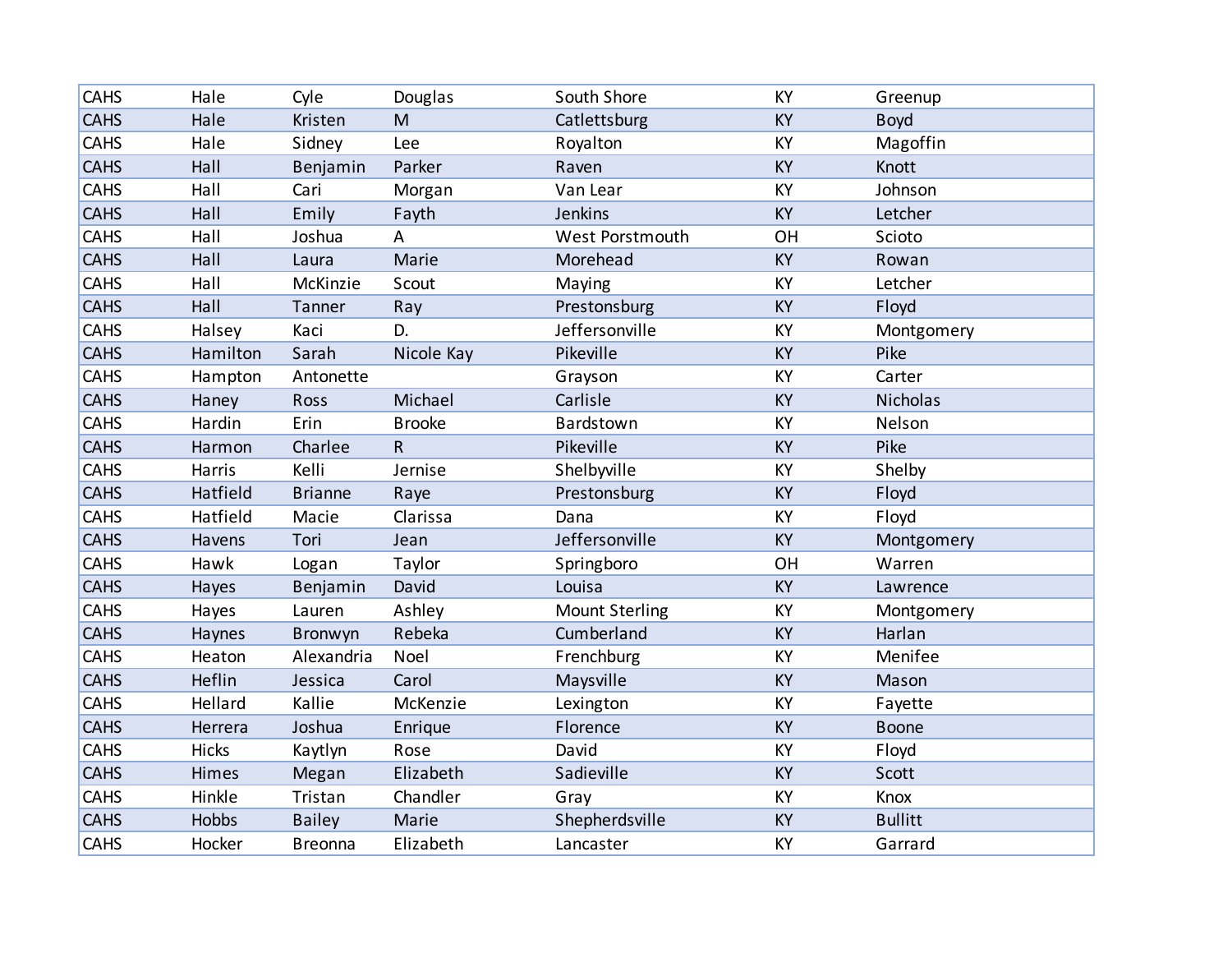| <b>CAHS</b> | Hodge      | Angela          | D            | Upton                 | <b>KY</b> | Larue       |
|-------------|------------|-----------------|--------------|-----------------------|-----------|-------------|
| CAHS        | Hodson     | Hallie          | Makenzie     | <b>Red Oak</b>        | <b>TX</b> | Ellis       |
| <b>CAHS</b> | Hogan      | Adeline         | Isabelle     | <b>Burlington</b>     | KY        | Boone       |
| CAHS        | Hogan      | Alyssa          | А            | Lexington             | KY        | Fayette     |
| <b>CAHS</b> | Holbrook   | Hannah          | Larkin       | Grayson               | KY        | Carter      |
| <b>CAHS</b> | Holbrook   | Kayla           | J            | Olive Hill            | KY        | Carter      |
| <b>CAHS</b> | Holder     | Natasha         | Danielle     | Owingsville           | KY        | <b>Bath</b> |
| <b>CAHS</b> | Holley     | Randi           | Jo           | Morehead              | KY        | Rowan       |
| <b>CAHS</b> | Honaker    | Zachary         | <b>Blake</b> | Pikeville             | KY        | Pike        |
| <b>CAHS</b> | Hood       | Michaela        | Jane         | Versailles            | KY        | Woodford    |
| <b>CAHS</b> | Hoskins    | Haley           | E            | Ewing                 | <b>KY</b> | Fleming     |
| CAHS        | Howard     | Alissa          | Elynn        | Saylersville          | KY        | Magoffin    |
| <b>CAHS</b> | Howard     | Lindsey         | $\mathsf{J}$ | Salyersville          | KY        | Magoffin    |
| <b>CAHS</b> | Howard     | Shawnda         | Mae          | Salyersville          | KY        | Magoffin    |
| <b>CAHS</b> | Huffman    | Molli           | Necole       | Pikeville             | KY        | Pike        |
| CAHS        | Humphrey   | Kyrsten         | Nicole       | Louisville            | KY        | Jefferson   |
| <b>CAHS</b> | Hutchinson | Kalei           | Starr        | Olive Hill            | <b>KY</b> | Carter      |
| CAHS        | Jackson    | Haley           | Amber        | Little Egg Harbor Twp | NJ        | Ocean       |
| <b>CAHS</b> | Jacobs     | Tessa           | Marlene      | Flatwoods             | KY        | Greenup     |
| CAHS        | Jenkins    | Charles         | Gregory      | Morehead              | KY        | Rowan       |
| <b>CAHS</b> | Jenkins    | Roman           | P            | Ashland               | KY        | <b>Boyd</b> |
| CAHS        | Jenkins    | Whitney         | Sha          | Salyersville          | KY        | Magoffin    |
| <b>CAHS</b> | Jiang      | Jie             |              | Nanjing, Jiangsu      |           |             |
| CAHS        | Johnson    | Cody            | Michael      | Frenchburg            | KY        | Menifee     |
| <b>CAHS</b> | Johnson    | Emily           | Lauren       |                       |           |             |
| CAHS        | Johnson    | Grant           | Daniel       | Fishers               | IN        | Hancock     |
| <b>CAHS</b> | Johnson    | Harley          | $\mathsf{N}$ | Hazard                | KY        | Perry       |
| CAHS        | Johnson    | Jacob           | Ryder        | Shelbiana             | KY        | Pike        |
| <b>CAHS</b> | Johnson    | Miranda         | Kay          | Falcon                | <b>KY</b> | Magoffin    |
| CAHS        | Johnson    | Nicole          | Andrea       | Ashland               | KY        | <b>Boyd</b> |
| <b>CAHS</b> | Johnson    | Paige           | E            | Greenup               | <b>KY</b> | Greenup     |
| CAHS        | Johnson    | Terra           | Lane         | Dry Ridge             | KY        | Grant       |
| <b>CAHS</b> | Jones      | <b>Brooklyn</b> | Kay          | Thurman               | OH        | Gallia      |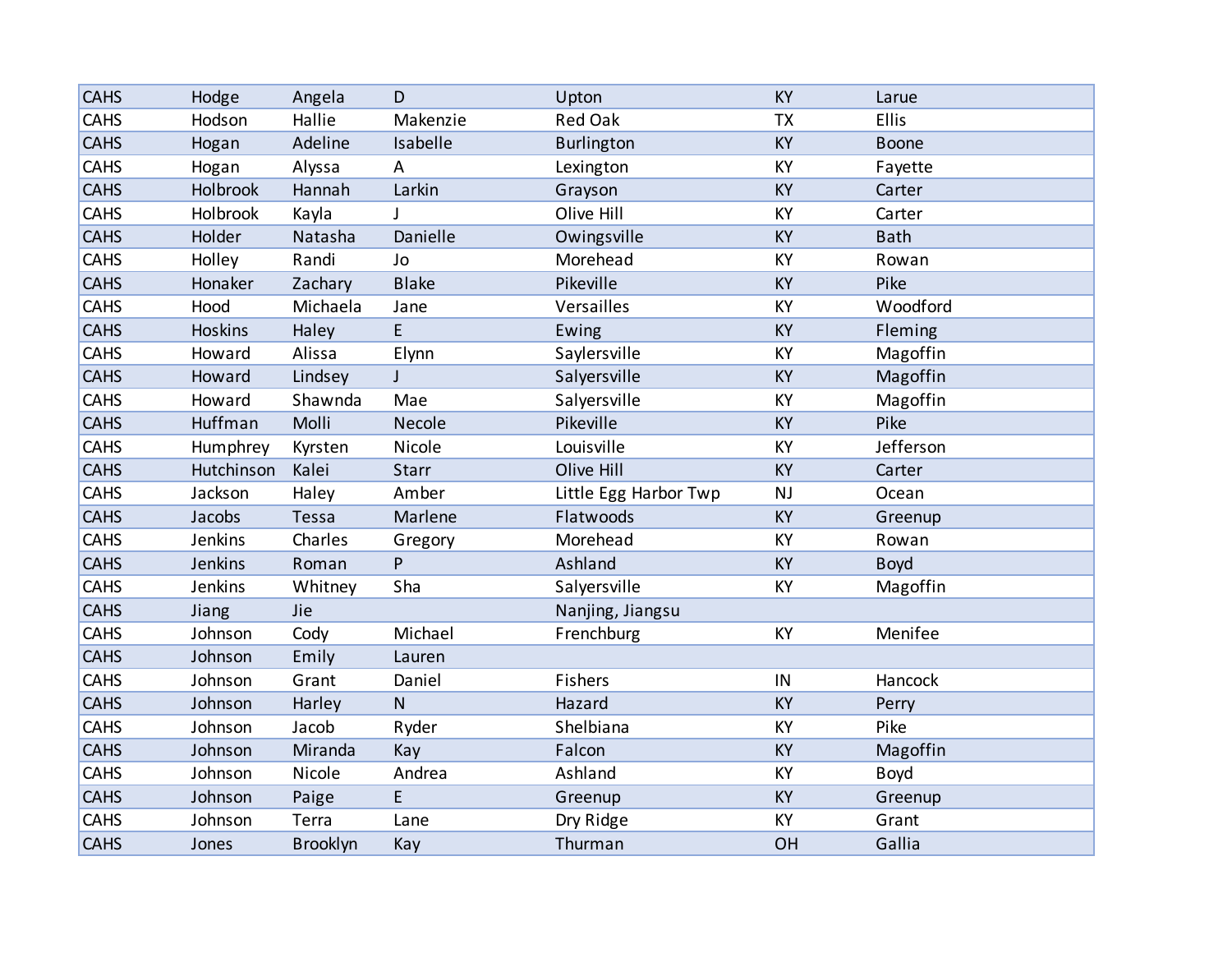| CAHS        | Jones              | Danielle         | Christian     | Frankfort              | KY        | Franklin    |
|-------------|--------------------|------------------|---------------|------------------------|-----------|-------------|
| <b>CAHS</b> | Jordan             | James            | Harmon        | Frankfort              | KY        | Franklin    |
| CAHS        | Justice            | <b>Brittany</b>  |               | Pikeville              | <b>KY</b> | Pike        |
| <b>CAHS</b> | Justice            | Hannah           | Noel          | Pikeville              | <b>KY</b> | Pike        |
| CAHS        | Justice            | Heather          | Dawn          | Ashland                | KY        | Boyd        |
| <b>CAHS</b> | Justice            | Tiffany          | L             | Flemingsburg           | KY        | Fleming     |
| CAHS        | Karrick            | <b>Brooke</b>    | Nicole        | Wallingsford           | KY        | Fleming     |
| <b>CAHS</b> | Kazee              | <b>Bridgette</b> | Ann           | Russell                | <b>KY</b> | Greenup     |
| CAHS        | Keeton             | Elizabeth        | Hope          | West Liberty           | KY        | Morgan      |
| <b>CAHS</b> | Keeton             | Julianna         | Marie         | Flatwoods              | KY        | Greenup     |
| CAHS        | Ketchens           | Taylor           | Madison       | Collinsville           | <b>MS</b> | Lauderdale  |
| <b>CAHS</b> | Ketz               | Elizabeth        | Paige         | Lexington              | KY        | Fayette     |
| CAHS        | Keyser             | Melissa          | Rose          | Morehead               | KY        | Rowan       |
| <b>CAHS</b> | Killen             | Jameson          | Tanner        | Fort Thomas            | KY        | Campbell    |
| <b>CAHS</b> | King               | Kailyn           | Ivory         | Owingsville            | KY        | <b>Bath</b> |
| <b>CAHS</b> | King               | Kyle             |               | Lexington              | <b>KY</b> | Fayette     |
| <b>CAHS</b> | Kiolbassa          | Kathleen         | Ann           | <b>Hoffman Estates</b> | IL        | Cook        |
| <b>CAHS</b> | Kirk               | Lakin            | Alexus        | Inez                   | KY        | Martin      |
| <b>CAHS</b> | Kiser              | Tanton           | Fields        | Olive Hill             | KY        | Carter      |
| <b>CAHS</b> | Kizziah            | Stephanie        | Diana         | Sumerset               | <b>KY</b> | Pulaski     |
| CAHS        | Knagenhjelm Joseph |                  | Austin        | Proctorville           | OH        | Lawrence    |
| <b>CAHS</b> | Knipp              | Evan             | Michael       | Grayson                | KY        | Carter      |
| <b>CAHS</b> | Knipp              | Kelly            | Jean          | Grayson                | KY        | Carter      |
| <b>CAHS</b> | Knott              | Taylor           | <b>Brooke</b> | Mc Dowell              | <b>KY</b> | Floyd       |
| <b>CAHS</b> | Kosobud            | Cinthia          | L             | Ashland                | KY        | Boyd        |
| <b>CAHS</b> | Labreche           | Clay             | Thomas        | <b>Berea</b>           | KY        | Madison     |
| <b>CAHS</b> | Laforce            | Sahara           | <b>Brook</b>  | Van Lear               | KY        | Johnson     |
| <b>CAHS</b> | Lancaster          | Brittany         | Nichole       | Louisville             | <b>KY</b> | Jefferson   |
| <b>CAHS</b> | Lane               | Christopher      | David         | Owingsville            | KY        | <b>Bath</b> |
| <b>CAHS</b> | Lange              | Steven           | Gladfelter    | Lexington              | KY        | Fayette     |
| <b>CAHS</b> | Lanning            | Madeline         | M             | Crestwood              | KY        | Oldham      |
| <b>CAHS</b> | LaPira             | Maria            | Margarita     | Hartford               | CT        | Hartford    |
| CAHS        | Laudermilt         | Ashley           | Nicole        | Morehead               | KY        | Rowan       |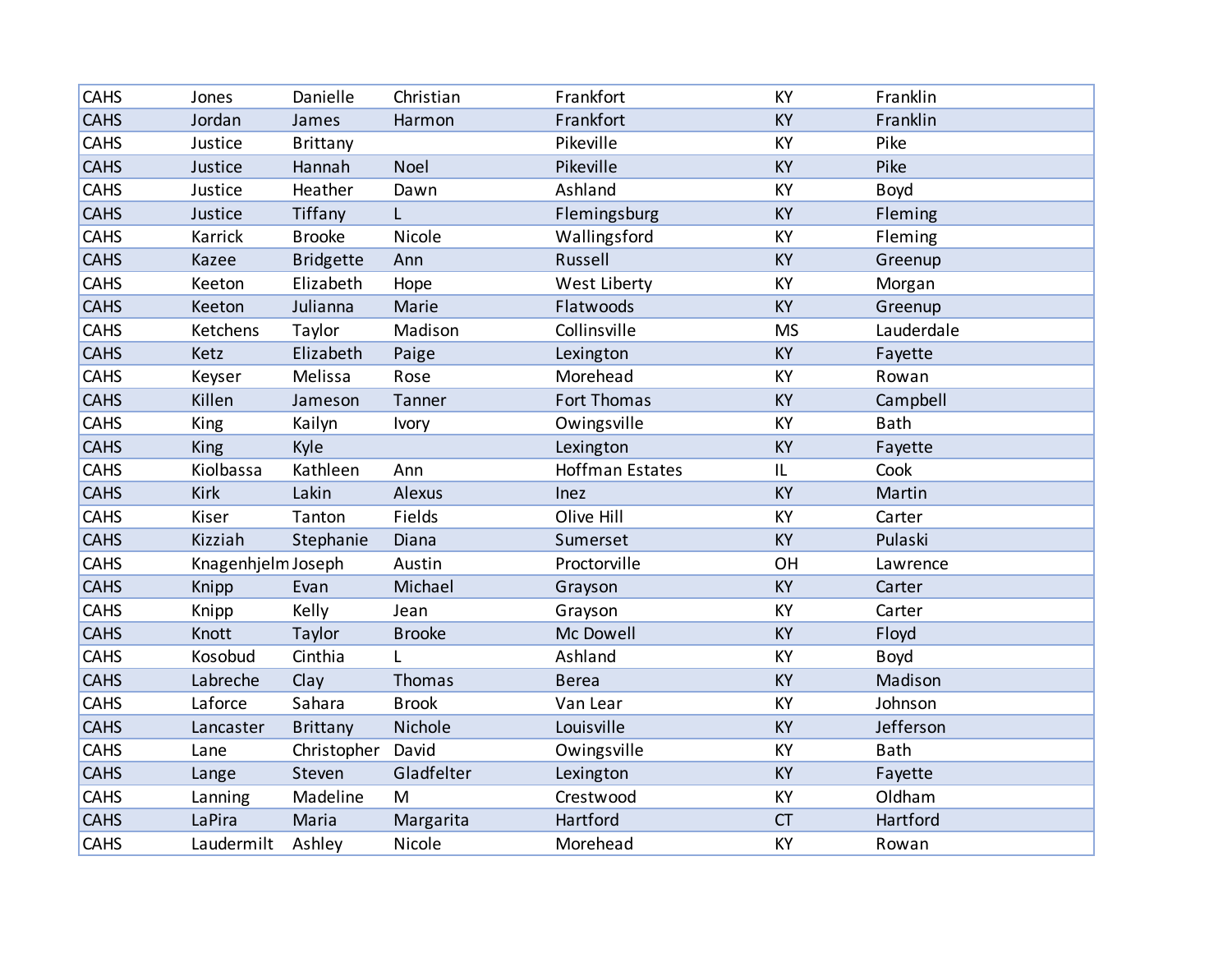| <b>CAHS</b> | Lavatori           | Makenna   | L              | Amelia            | OH        | Clermont       |
|-------------|--------------------|-----------|----------------|-------------------|-----------|----------------|
| CAHS        | Leach              | Julianna  | Marie          | Ewing             | KY        | Fleming        |
| <b>CAHS</b> | Lewis              | Chelsea   | Renea          | West Liberty      | <b>KY</b> | Morgan         |
| <b>CAHS</b> | Lewis              | Taylor    | Drew           | Paintsville       | <b>KY</b> | Johnson        |
| <b>CAHS</b> | Li                 | Chuxing   |                | Foshan, Guangdong |           |                |
| <b>CAHS</b> | Likens             | Jennifer  | Marie          | Covington         | KY        | Kenton         |
| <b>CAHS</b> | Little             | Haley     | Nicole         | Olive Hill        | KY        | Carter         |
| CAHS        | Little             | Johnna    | <b>Brooke</b>  | <b>East Point</b> | KY        | Johnson        |
| <b>CAHS</b> | Little             | Thomas    | Darrell        | Virgie            | KY        | Pike           |
| <b>CAHS</b> | Lizotte            | Dakotah   | Austin         | Olive Hill        | KY        | Carter         |
| <b>CAHS</b> | Long               | Erin      | Sinead         | Eaglewood         | KY        | Kenton         |
| <b>CAHS</b> | Lucas              | Shelby    | Lane           | Vanceburg         | KY        | Lewis          |
| <b>CAHS</b> | Lucido             | McKayla   |                | Lexington         | <b>KY</b> | Fayette        |
| <b>CAHS</b> | Mabrey             | Hannah    | Marie          | Acworth           | GA        | Cherokee       |
| <b>CAHS</b> | Macklin            | Micah     | Lynise         | Cincinnati        | OH        | Hamilton       |
| CAHS        | Maggard            | Sarah     | <b>Brianne</b> | Olive Hill        | KY        | Carter         |
| <b>CAHS</b> | Mahan              | Cameron   |                | Lexington         | <b>KY</b> | Fayette        |
| <b>CAHS</b> | Marriott           | Cameron   | S              | Redlands          | CA        | San Bernardino |
| <b>CAHS</b> | Marshall           | Haylee    | <b>Brooke</b>  | Flemingsburg      | KY        | Fleming        |
| CAHS        | Martin             | Kelsey    | Rhaeann        | Garrett           | KY        | Knott          |
| <b>CAHS</b> | Martinez           | Jaime     | P              | Ashland           | <b>KY</b> | <b>Boyd</b>    |
| CAHS        | Mason              | Tiffany   | <b>Breanna</b> | Olive Hill        | KY        | Carter         |
| <b>CAHS</b> | <b>Masters</b>     | Stephanie | Rene           | Nicholasville     | KY        | Jessamine      |
| <b>CAHS</b> | Mattingly          | Corey     | Campbell       | Campton           | KY        | Wolfe          |
| <b>CAHS</b> | May                | Kiersten  | $\mathsf{N}$   | Morehead          | <b>KY</b> | Rowan          |
| <b>CAHS</b> | May                | Madison   | Kennedy        | Jeffersonville    | KY        | Montgomery     |
| <b>CAHS</b> | Mayse              | Chelsea   | Claudette      | Morehead          | <b>KY</b> | Rowan          |
| <b>CAHS</b> | McCann             | Carson    | Daniel         | Elizabethtown     | KY        | Hardin         |
| <b>CAHS</b> | <b>McCarson</b>    | Danielle  | Maria          | Lagrange          | <b>KY</b> | Oldham         |
| CAHS        | McCarty            | Dixie     |                | Salt Lick         | KY        | <b>Bath</b>    |
| <b>CAHS</b> | <b>McCauley</b>    | Alicia    |                | Paintsville       | <b>KY</b> | Johnson        |
| <b>CAHS</b> | McClain            | Michaela  | R              | Morehead          | KY        | Rowan          |
| <b>CAHS</b> | McCormick Abbagail |           | Rose           | Ashland           | KY        | <b>Boyd</b>    |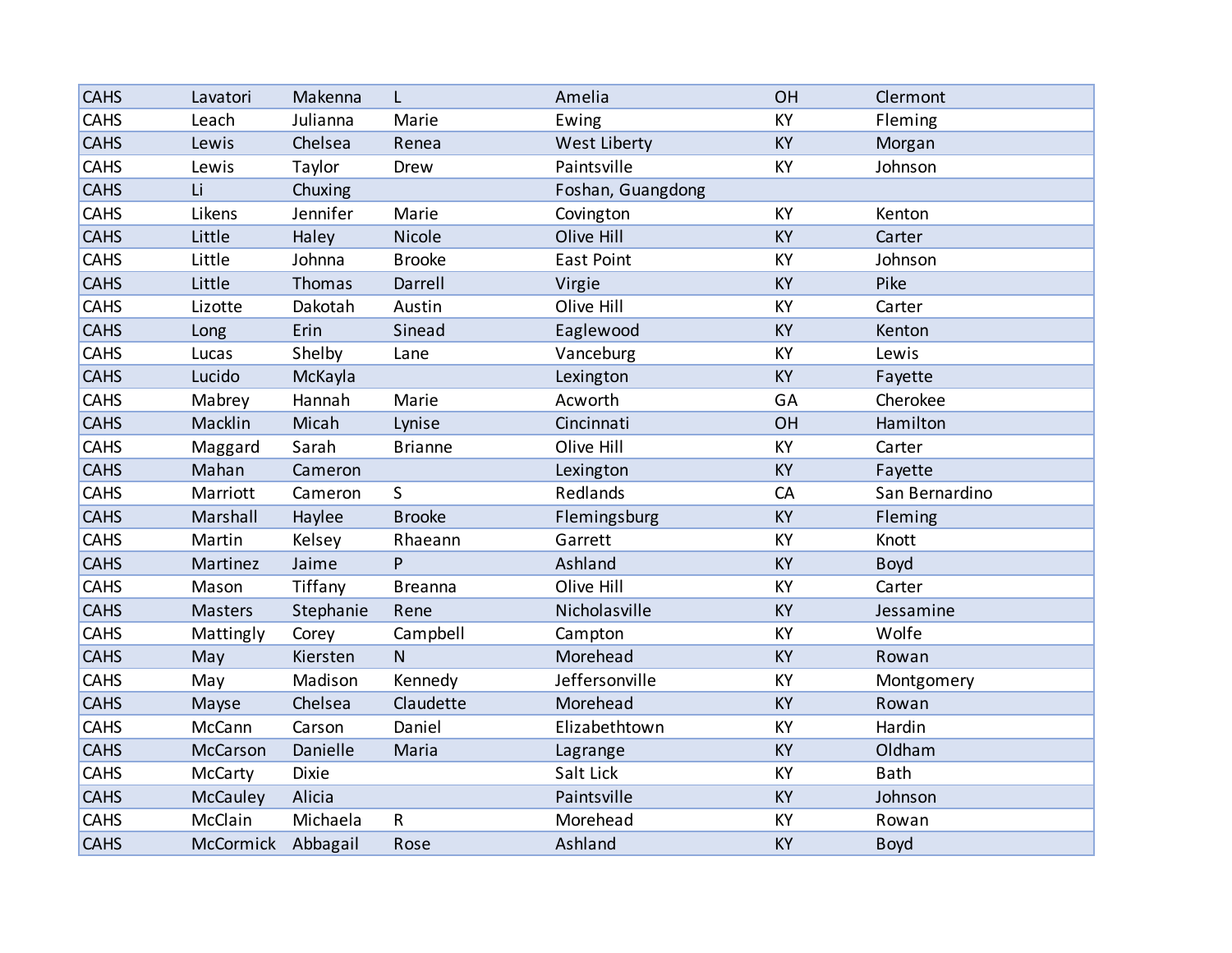| <b>CAHS</b> | McCoy          | Justin         | Tyler         | Williamson          | <b>WV</b> | Mingo       |
|-------------|----------------|----------------|---------------|---------------------|-----------|-------------|
| <b>CAHS</b> | McDaniel       | Darcy          | Victoria      | Hazard              | <b>KY</b> | Perry       |
| <b>CAHS</b> | McDavid        | Trisha         | Noel          | Grayson             | KY        | Carter      |
| <b>CAHS</b> | McFarland      | Maxwell        |               | Salyersville        | KY        | Magoffin    |
| CAHS        | McKnight       | <b>Breanna</b> | Lynn          | Ashland             | KY        | <b>Boyd</b> |
| <b>CAHS</b> | McMillan       | Ryan           | $\mathbf{I}$  | Prospect            | KY        | Jefferson   |
| CAHS        | McMurtrey      | Ali            | Nadyne        | Winchester          | KY        | Clark       |
| <b>CAHS</b> | McMurtrey      | Makayla        |               | Winchester          | KY        | Clark       |
| CAHS        | McNeill        | Stephanie      | Anne          | Morehead            | KY        | Rowan       |
| <b>CAHS</b> | Meacham        | Madison        | $\mathsf{N}$  | Lexington           | <b>KY</b> | Fayette     |
| CAHS        | <b>Meadows</b> | Hannah         | Rochelle      | Stanton             | KY        | Powell      |
| <b>CAHS</b> | Meckley        | Amber          | <b>Brikel</b> | Abbottstown         | PA        | Adams       |
| <b>CAHS</b> | Milantoni      | Silvia         |               | Worthville          | KY        | Carroll     |
| <b>CAHS</b> | Miller         | <b>Braxton</b> | Hodge         | Ransom              | <b>KY</b> | Pike        |
| CAHS        | Moore          | Courtney       | Allison       | Hazard              | KY        | Perry       |
| <b>CAHS</b> | Moore          | Malaysia       | Denise        | Lexington           | KY        | Fayette     |
| <b>CAHS</b> | Morehead       | Anna           | Marie         | Independence        | KY        | Kenton      |
| <b>CAHS</b> | Morgan         | Samantha       | Paige         | Vanceburg           | KY        | Lewis       |
| CAHS        | Morgan         | Sarah          | Kate          | Sharps Chapel       | <b>TN</b> | Union       |
| <b>CAHS</b> | <b>Morones</b> | Montell        |               | Lexington           | KY        | Fayette     |
| <b>CAHS</b> | Morris         | Timothy        | Marcus        | Jeffersonville      | KY        | Montgomery  |
| <b>CAHS</b> | <b>Mullins</b> | Holly          | Danielle      | Whitesburg          | <b>KY</b> | Letcher     |
| <b>CAHS</b> | <b>Mullins</b> | Joshua         | Todd          | Oil Springs         | KY        | Johnson     |
| <b>CAHS</b> | <b>Mullins</b> | Madison        | Renee         | <b>Elkhorn City</b> | <b>KY</b> | Pike        |
| <b>CAHS</b> | Muncy          | Amethyst       | Abraella      | Louisa              | KY        | Lawrence    |
| <b>CAHS</b> | Murphy         | Shannon        | Elizabeth     | Taylorsville        | KY        | Spencer     |
| <b>CAHS</b> | Musselman      | Margaret       | Ann           | Pataskala           | OH        | Licking     |
| <b>CAHS</b> | Mutter         | Daniel         | Ray           | Crestwood           | <b>KY</b> | Oldham      |
| <b>CAHS</b> | Mynhier        | Emmaleigh      | Kaelyn        | Sharpsburg          | KY        | Bath        |
| <b>CAHS</b> | Napier         | Casey          | Lynn          | Clearfield          | KY        | Rowan       |
| <b>CAHS</b> | Napier         | <b>Trey</b>    | Α             | Olive Hill          | KY        | Carter      |
| <b>CAHS</b> | Nash           | Victoria       | Lynn          | Florence            | KY        | Boone       |
| CAHS        | Neal           | Samantha       | E             | Piketon             | OH        | Pike        |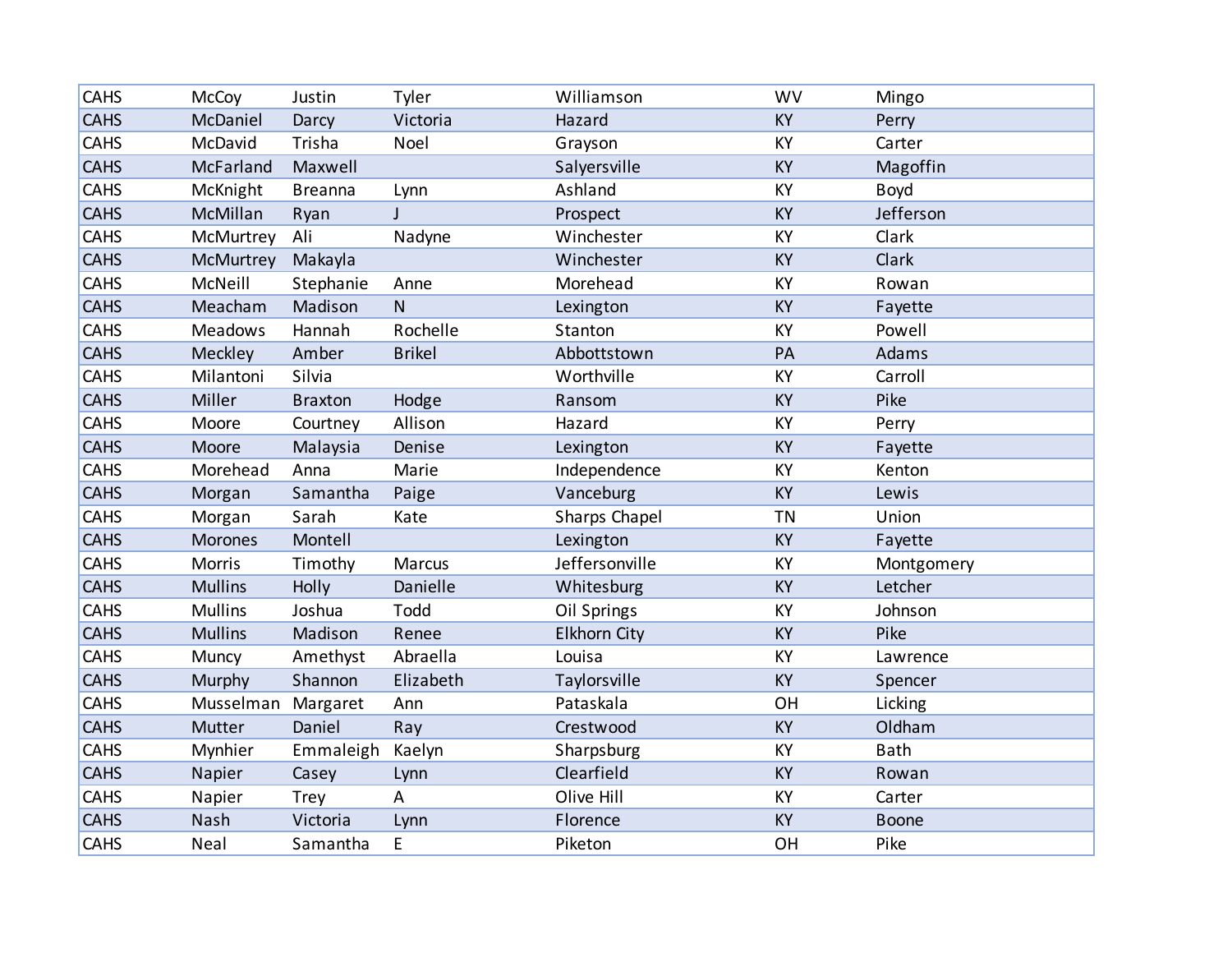| <b>CAHS</b> | Newcomb    | Tatum        | Aleigha      | Crab Orchard      | <b>KY</b> | Lincoln     |
|-------------|------------|--------------|--------------|-------------------|-----------|-------------|
| CAHS        | Newman     | Hannah       | Rachelle     | Wheelersburg      | OH        | Scioto      |
| <b>CAHS</b> | Owens      | Marissa      | Paige        | Morehead          | KY        | Rowan       |
| CAHS        | Pace       | Zachary      |              | Stanton           | KY        | Powell      |
| <b>CAHS</b> | Pack       | Joshua       | <b>Brent</b> | Morehead          | KY        | Rowan       |
| <b>CAHS</b> | Pagano     | Giuliana     | Cassandra    | Morehead          | KY        | Rowan       |
| <b>CAHS</b> | Parker     | Kobe         | $\mathsf{O}$ | Morehead          | KY        | Rowan       |
| <b>CAHS</b> | Parks      | Dakota       | M            | Campton           | KY        | Wolfe       |
| <b>CAHS</b> | Parsons    | Kelsey       |              | Allen             | KY        | Floyd       |
| <b>CAHS</b> | Pate       | Ursula       | Graice       | Pendleton         | KY        | Henry       |
| <b>CAHS</b> | Paul       | Caleb        | Michael      | Olive Hill        | <b>KY</b> | Carter      |
| CAHS        | Peloquin   | Melea        | Jael         | Lexington         | KY        | Fayette     |
| <b>CAHS</b> | Pelphrey   | Andy         |              | Stambaugh         | KY        | Johnson     |
| <b>CAHS</b> | Pendleton  | Ross         | T            | Pembroke          | KY        | Christian   |
| <b>CAHS</b> | Pennington | Macee        | Elizabeth    | Morehead          | KY        | Rowan       |
| CAHS        | Perkins    | Cash         | Tyler        | Lucasville        | OH        | Scioto      |
| <b>CAHS</b> | Peterson   | Zackary      | Allen        | Columbus          | OH        | Franklin    |
| <b>CAHS</b> | Phillips   | <b>Brian</b> | Todd         | West Liberty      | KY        | Morgan      |
| <b>CAHS</b> | Pittman    | Felecia      |              | Booneville        | KY        | Owsley      |
| CAHS        | Pitts      | Patrick      | Lee          | <b>Blue River</b> | KY        | Floyd       |
| <b>CAHS</b> | Potter     | Tyler        | Anthony      | Campbellsburg     | KY        | Henry       |
| CAHS        | Potts      | Alexa        | Karen        | Ephrata           | PA        | Lancaster   |
| <b>CAHS</b> | Prater     | Rebecca      | Carol        | Malone            | KY        | Morgan      |
| CAHS        | Price      | Lakin        | Nicole       | Van Lear          | KY        | Johnson     |
| <b>CAHS</b> | Puente     | Laura        | Veronica     | Flemingsburg      | KY        | Fleming     |
| CAHS        | Purvis     | Madison      | Faye         | Flemingsburg      | KY        | Fleming     |
| <b>CAHS</b> | Quillen    | Alexandra    | Carol        | Greenup           | KY        | Greenup     |
| CAHS        | Ramey      | Elyzabeth    | Kathryn      | Owingsville       | KY        | <b>Bath</b> |
| <b>CAHS</b> | Ratliff    | Ethan        | Charles      | Morehead          | <b>KY</b> | Rowan       |
| CAHS        | Ray        | Mikayla      | Elizabeth    | Owingsville       | KY        | Bath        |
| <b>CAHS</b> | Ray        | Taylor       | Marie        | Irvine            | <b>KY</b> | Estill      |
| CAHS        | Rayburn    | Alexandria   |              | Olive Hill        | KY        | Carter      |
| <b>CAHS</b> | Reed       | Savannah     | Alexandria   | Morehead          | KY        | Rowan       |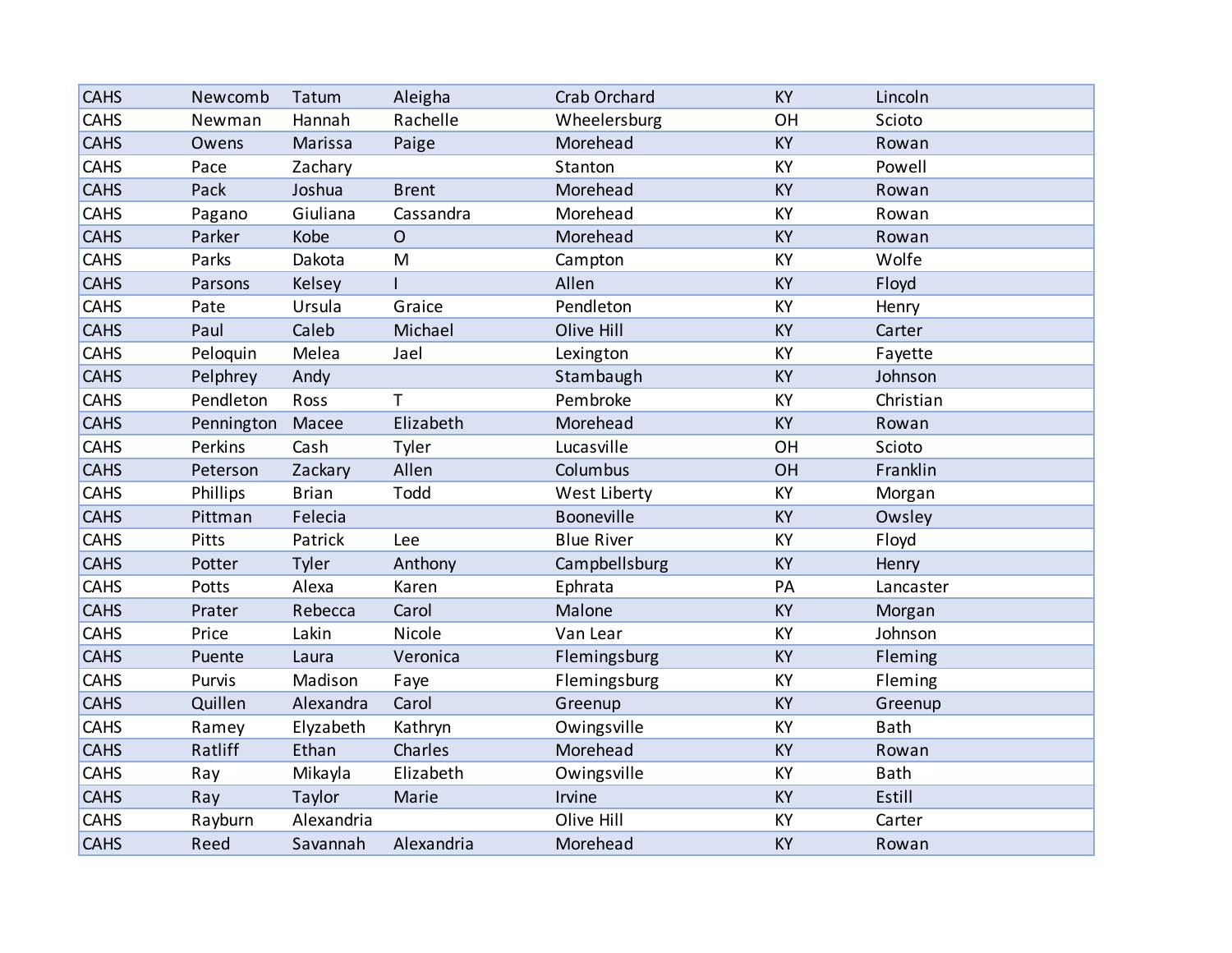| <b>CAHS</b> | Reinhardt      | Mark           | A              | Minford       | OH        | Scioto           |
|-------------|----------------|----------------|----------------|---------------|-----------|------------------|
| <b>CAHS</b> | Retallick      | Benjamin       | Donald         | Danville      | <b>KY</b> | <b>Boyle</b>     |
| <b>CAHS</b> | Reuter         | Payton         | Anna-Marie     | Piketon       | OH        | Pike             |
| <b>CAHS</b> | Rice           | Zachary        | Scott          | Jackson       | KY        | <b>Breathitt</b> |
| <b>CAHS</b> | Richardson     | Alexia         | Gabrielle      | Richmond      | KY        | Madison          |
| <b>CAHS</b> | Ridder         | Kierra         |                | Louisville    | KY        | Jefferson        |
| <b>CAHS</b> | <b>Robbins</b> | Tyler          | Elliott        | Campbellsburg | KY        | Henry            |
| <b>CAHS</b> | Roberson       | Kelsey         | Rachelle       | Owingsville   | KY        | <b>Bath</b>      |
| CAHS        | Roberts        | Christian      | Aaron          | Louisa        | KY        | Lawrence         |
| <b>CAHS</b> | Roberts        | Magenta        | $\mathsf{J}$   | Louisville    | KY        | Jefferson        |
| <b>CAHS</b> | Robinette      | <b>Bobbie</b>  | Sue            | Pinsonfork    | KY        | Pike             |
| <b>CAHS</b> | Robinette      | Connor         | Wade           | Ashland       | KY        | <b>Boyd</b>      |
| <b>CAHS</b> | Roddy          | Samantha       | Renee          | Nicholasville | KY        | Jessamine        |
| <b>CAHS</b> | Rodriguez      | Jake           | Ryan           | Ashland       | KY        | <b>Boyd</b>      |
| <b>CAHS</b> | Rookard        | Alissa         | Leshae         | Somerset      | KY        | Pulaski          |
| <b>CAHS</b> | Rose           | Makayla        | B              | Hazard        | <b>KY</b> | Perry            |
| CAHS        | Rowe           | Hailey         | Kaylyn         | Sandy Hook    | KY        | Elliott          |
| <b>CAHS</b> | Royse          | Jennifer       | $\overline{A}$ | Maysville     | KY        | Mason            |
| <b>CAHS</b> | Rupe           | Lacey          | Cheyenne       | Mt Sterling   | KY        | Montgomery       |
| <b>CAHS</b> | Sain           | John           | Garrett        | Frenchburg    | <b>KY</b> | Menifee          |
| <b>CAHS</b> | Salisbury      | Kaleb          | Aaron          | Raccoon       | KY        | Pike             |
| <b>CAHS</b> | Salyers        | Jimmy          | Dean           | Paintsville   | <b>KY</b> | Johnson          |
| <b>CAHS</b> | Samuelson      | Lakota         | S              | Salt Lick     | KY        | <b>Bath</b>      |
| <b>CAHS</b> | Sandlin        | Jacob          | Wayne          | Mt. Sterling  | <b>KY</b> | Montgomery       |
| CAHS        | Sanford        | Hailey         | T              | Georgetown    | KY        | Scott            |
| <b>CAHS</b> | Sassi          | Duane          |                | Morehead      | KY        | Rowan            |
| <b>CAHS</b> | Satterly       | Timothy        | James          | Louisville    | KY        | Jefferson        |
| <b>CAHS</b> | Saul           | Karena         | Joetta         | Louisa        | <b>KY</b> | Lawrence         |
| CAHS        | Schlager       | Nicole         | S.             | Mt. Sterling  | KY        | Montgomery       |
| <b>CAHS</b> | Schoenlaub     | Emily          | Morgan         | Louisville    | <b>KY</b> | Jefferson        |
| <b>CAHS</b> | Scott          | Ashley         | Nicole         | Keaton        | KY        | Johnson          |
| <b>CAHS</b> | Sevigny        | <b>Barrett</b> | Paul           | Somerset      | <b>KY</b> | Pulaski          |
| CAHS        | Shea           | Josie          |                | Chillicothe   | OH        | Ross             |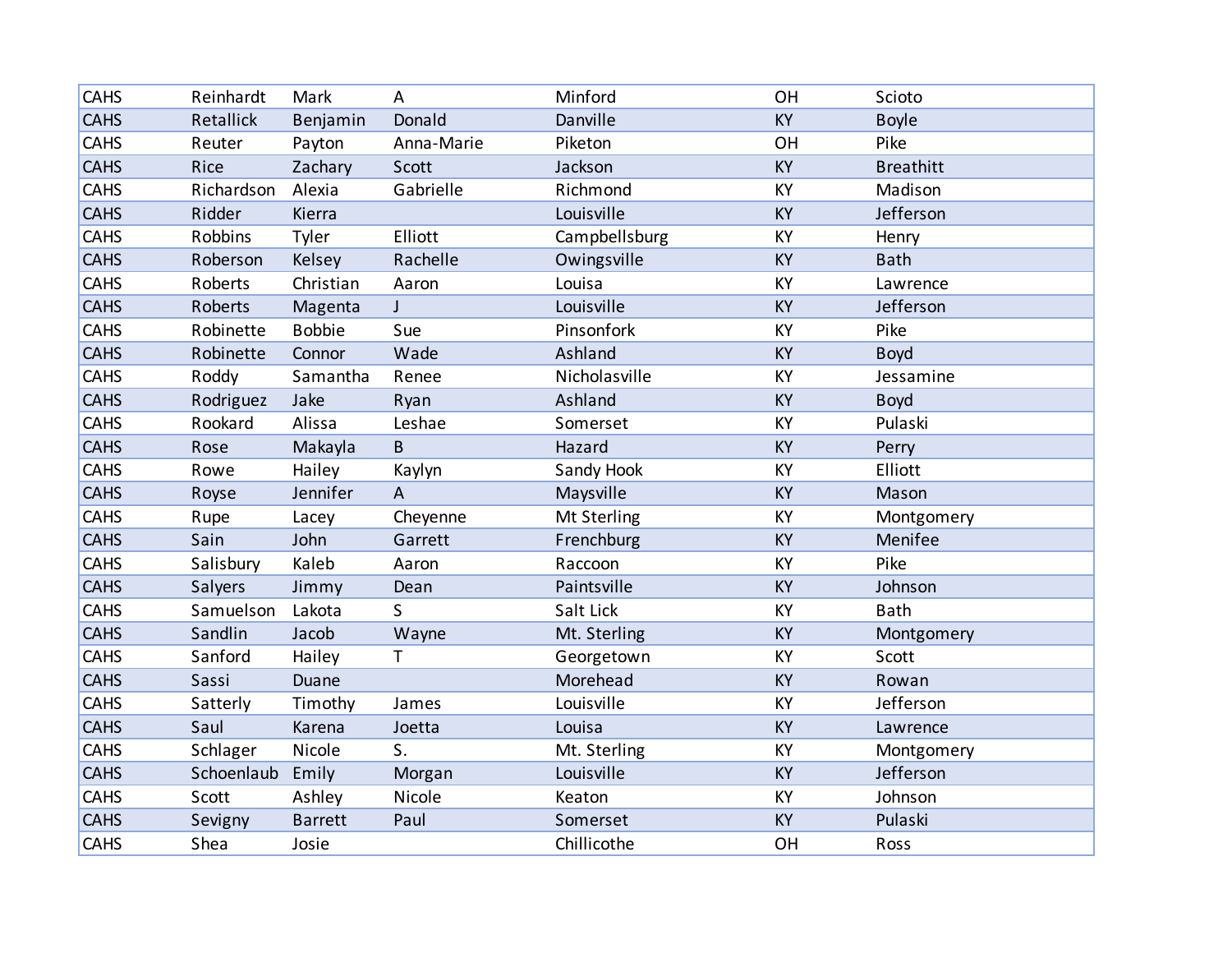| <b>CAHS</b> | Short         | Daniel          | Wayne                   | Meally                | <b>KY</b> | Johnson     |
|-------------|---------------|-----------------|-------------------------|-----------------------|-----------|-------------|
| CAHS        | Shrout        | Emily           | Renee                   | <b>Mount Sterling</b> | KY        | Montgomery  |
| <b>CAHS</b> | Sills         | Kristian        | $\overline{\mathsf{R}}$ | Somerset              | KY        | Pulaski     |
| CAHS        | Simon         | Nicholas        | Robert                  | Troy                  | OH        | Miami       |
| <b>CAHS</b> | Simpson       | Heather         | Nicole                  | <b>Cold Spring</b>    | KY        | Campbell    |
| <b>CAHS</b> | <b>Skaggs</b> | Molly           | Jayde                   | Olive Hill            | KY        | Carter      |
| <b>CAHS</b> | Skeens        | Benjamin        | David                   | <b>Belcher</b>        | KY        | Pike        |
| <b>CAHS</b> | Slone         | Olivia          | Noel                    | Van Lear              | KY        | Johnson     |
| <b>CAHS</b> | Smallwood     | Samantha        | $\mathsf{S}$            | Jenkins               | KY        | Letcher     |
| <b>CAHS</b> | Smith         | Clay            | D                       | Hagerhill             | KY        | Johnson     |
| <b>CAHS</b> | Smith         | Jessica         | ${\sf R}$               | Prestonsburg          | <b>KY</b> | Floyd       |
| CAHS        | Smith         | Mikale          | А.                      | Morehead              | KY        | Rowan       |
| <b>CAHS</b> | Smith         | Morgan          | Lyssa                   | Louisville            | KY        | Jefferson   |
| <b>CAHS</b> | Smith         | Samuel          |                         | Prestonsburg          | KY        | Floyd       |
| <b>CAHS</b> | Smith         | Shelby          | Hope                    | Catlettsburg          | <b>KY</b> | <b>Boyd</b> |
| CAHS        | Smith         | Shelby          | Taylor                  | Fort Thomas           | KY        | Campbell    |
| <b>CAHS</b> | Smith         | Trisha          | $\mathsf{S}$            | Ashland               | <b>KY</b> | <b>Boyd</b> |
| <b>CAHS</b> | Snape         | Hannah          | $\vee$                  | Cincinnati            | OH        | Hamilton    |
| <b>CAHS</b> | Snider        | Jacob           | K                       | Louisville            | KY        | Jefferson   |
| CAHS        | Snider        | Shelby          | Lynn                    | Hartland              | MI        | Livingston  |
| <b>CAHS</b> | Sorrell       | Katlyn          | Marie                   | Owingsville           | KY        | <b>Bath</b> |
| CAHS        | Sparks        | Andrea          | D                       | Hillsboro             | KY        | Fleming     |
| <b>CAHS</b> | <b>Sparks</b> | Lydia           | D                       | Webbville             | KY        | Lawrence    |
| CAHS        | Sparks        | Tamara          | Charleen                | Louisa                | KY        | Lawrence    |
| <b>CAHS</b> | Spencer       | Chloe           |                         | Richmond              | KY        | Madison     |
| CAHS        | Spicer        | Destiny         | Marie                   | Falmouth              | KY        | Pendleton   |
| <b>CAHS</b> | <b>Spires</b> | Alyssa          | M                       | Manchester            | OH        | Adams       |
| CAHS        | Spurrier      | Lianna          | J.                      | Louisville            | KY        | Jefferson   |
| <b>CAHS</b> | Staab         | Abigail         | Elizabeth               | Ft. Thomas            | <b>KY</b> | Campbell    |
| CAHS        | Stacy         | Dylan           | Scott                   | <b>Bulan</b>          | KY        | Perry       |
| <b>CAHS</b> | Stafford      | Rylee           | Faye                    | Mt Sterling           | <b>KY</b> | Montgomery  |
| <b>CAHS</b> | <b>Staggs</b> | <b>Brittany</b> | T                       | Louisa                | KY        | Lawrence    |
| <b>CAHS</b> | <b>Staley</b> | Erin            | Faith                   | Virgie                | KY        | Pike        |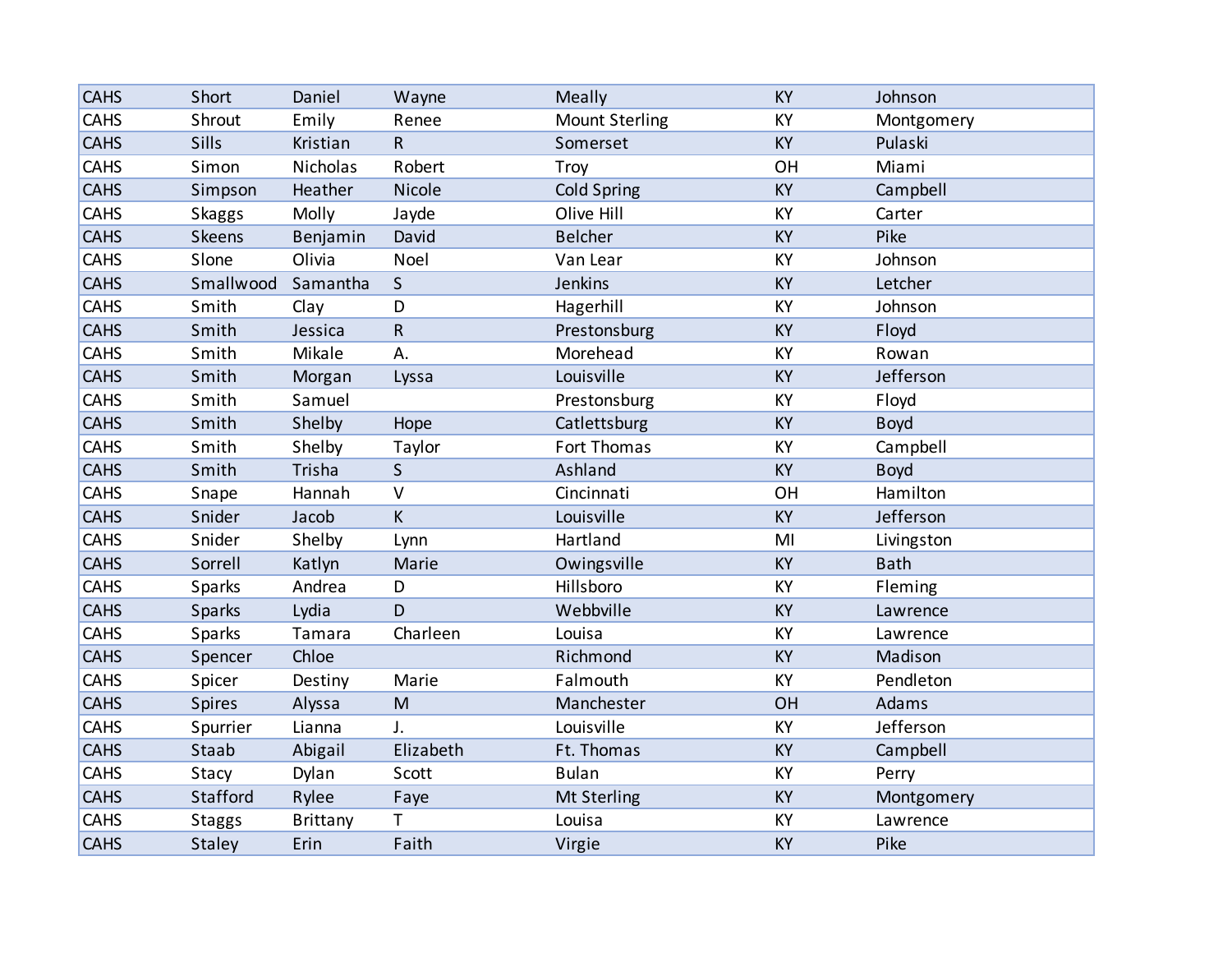| <b>CAHS</b> | <b>Staples</b>  | Meghan        |                    | Paris         | KY        | Bourbon      |
|-------------|-----------------|---------------|--------------------|---------------|-----------|--------------|
| <b>CAHS</b> | <b>Stephens</b> | Daniel        | Scott              | West Liberty  | <b>KY</b> | Morgan       |
| <b>CAHS</b> | Stephenson      | <b>Bailey</b> | Elizabeth          | Wheeling      | <b>WV</b> | Ohio         |
| <b>CAHS</b> | Stettner        | Hanna         | Leigh              | Worthington   | <b>KY</b> | Greenup      |
| CAHS        | Stevens         | Haley         | L                  | Frenchburg    | KY        | Menifee      |
| <b>CAHS</b> | Stewart         | Timothy       | Tristan            | Catlettsburg  | KY        | <b>Boyd</b>  |
| <b>CAHS</b> | Stidham         | Jordan        | Matthew            | Morehead      | KY        | Rowan        |
| <b>CAHS</b> | Stidham         | Lindsay       | Diana              | Hindman       | <b>KY</b> | Knott        |
| CAHS        | <b>Stiens</b>   | Robert        | Carl               | <b>Bethel</b> | OH        | <b>Brown</b> |
| <b>CAHS</b> | <b>Stiles</b>   | Katherine     | Elizabeth          | Pikeville     | KY        | Pike         |
| CAHS        | Stitt           | Abigail       | Rose               | Proctorville  | OH        | Lawrence     |
| <b>CAHS</b> | Stone           | Harrison      | <b>Troy Lennex</b> | Morehead      | <b>KY</b> | Rowan        |
| <b>CAHS</b> | Sumpter         | Amanda        | Nicole             | Flemingsburg  | KY        | Fleming      |
| <b>CAHS</b> | Sunley          | Madison       |                    | Lawrenceburg  | KY        | Anderson     |
| CAHS        | Swift           | Colleen       | Margaret           | Loveland      | OH        | Clermont     |
| <b>CAHS</b> | Tackett         | Jacob         | <b>Ulysses</b>     | Catlettsburg  | <b>KY</b> | <b>Boyd</b>  |
| CAHS        | Tackett         | Lakota        | Daneyl             | Olive Hill    | KY        | Carter       |
| <b>CAHS</b> | Taylor          | Chase         | L                  | Louisville    | KY        | Jefferson    |
| <b>CAHS</b> | Taylor          | Emma          | Karen              | Lexington     | KY        | Fayette      |
| <b>CAHS</b> | Taylor          | Gregory       | Dejuan             | Redfox        | <b>KY</b> | Knott        |
| CAHS        | Taylor          | Morgan        | Shae               | Prestonsburg  | KY        | Floyd        |
| <b>CAHS</b> | Thomas          | Alyssa        | Paige              | Clearfield    | <b>KY</b> | Rowan        |
| CAHS        | Thomas          | Melissa       | Nichole            | Booneville    | KY        | Owsley       |
| <b>CAHS</b> | Thompson        | Debra         | Le Ann             | Owingsville   | <b>KY</b> | <b>Bath</b>  |
| CAHS        | Thompson        | Katlyn        | Dawn               | Olive Hill    | KY        | Carter       |
| <b>CAHS</b> | Thornberry      | Michelle      | Renae              | Louisville    | KY        | Jefferson    |
| CAHS        | Thornsberry     | Kaylee        | Gale               | West Liberty  | KY        | Morgan       |
| <b>CAHS</b> | Tinnell         | Cassidy       | Faith              | Taylorsville  | <b>KY</b> | Spencer      |
| CAHS        | Tipton          | Madeline      | Grace              | Ashland       | KY        | Boyd         |
| <b>CAHS</b> | Toler           | Jordon        | Montgomery         | Winchester    | <b>KY</b> | Clark        |
| CAHS        | Trenary         | Tucker        | Scott              | Owenton       | KY        | Owen         |
| <b>CAHS</b> | Treser          | Morgan        | Fitzgerald         | Wexford       | PA        | Allegheny    |
| CAHS        | <b>Triplett</b> | Misty         | Kay                | Ashland       | KY        | Boyd         |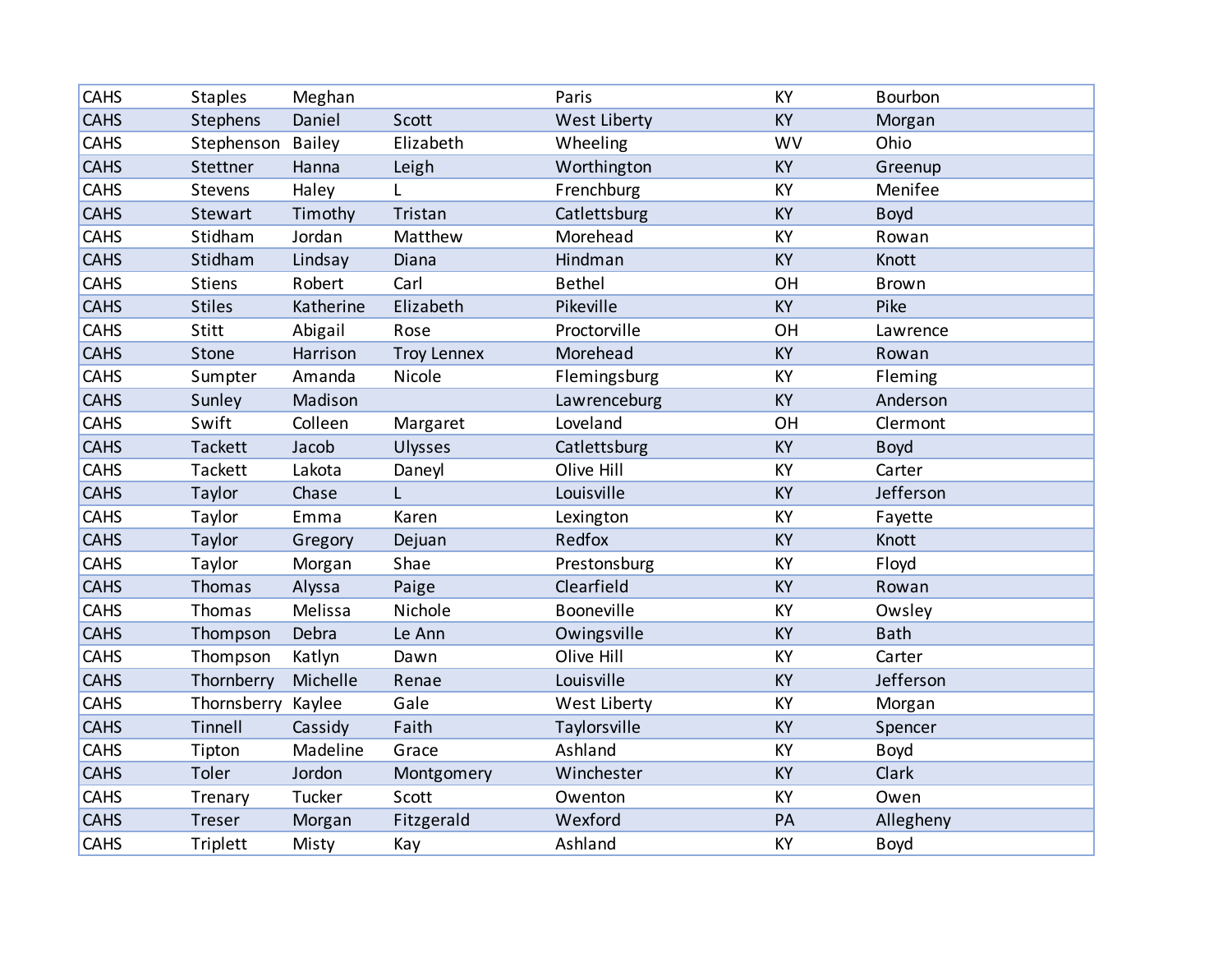| <b>CAHS</b> | Trumbo         | Melody    | <b>Brooke</b>             | Manchester        | OH        | Adams            |
|-------------|----------------|-----------|---------------------------|-------------------|-----------|------------------|
| CAHS        | Turner         | Matthew   | Adam                      | <b>Burlington</b> | KY        | Boone            |
| <b>CAHS</b> | Ulery          | Kelsey    | Alexander                 | Owingsville       | <b>KY</b> | <b>Bath</b>      |
| CAHS        | Vanbibber      | Megan     | Joe                       | Ashland           | KY        | Boyd             |
| <b>CAHS</b> | Vanderhoof     | Kristan   | Diane                     | Flatwoods         | KY        | Greenup          |
| <b>CAHS</b> | Vanmeter       | Harlie    | Nichole                   | Morgantown        | KY        | <b>Butler</b>    |
| <b>CAHS</b> | Varni          | Tanner    | Keith                     | Dawson Springs    | KY        | Hopkins          |
| <b>CAHS</b> | Vetter         | Theresa   | Marie                     | Winchester        | KY        | Clark            |
| <b>CAHS</b> | <b>Vickers</b> | Juanita   |                           | Hardy             | KY        | Pike             |
| <b>CAHS</b> | Vires          | Latonya   |                           | Taylorsville      | KY        | Spencer          |
| <b>CAHS</b> | Virostko       | Alexandra | Rose                      | Stanton           | <b>KY</b> | Powell           |
| CAHS        | Vollbrecht     | Charles   | Arthur                    | Union             | KY        | <b>Boone</b>     |
| <b>CAHS</b> | Von Mann       | Elizabeth | $\overline{A}$            | Richmond          | KY        | Madison          |
| <b>CAHS</b> | Waddles        | Gabrielle | Renee                     | David             | KY        | Floyd            |
| <b>CAHS</b> | Waldrop        | Madalynn  | Rose                      | Crestwood         | KY        | Oldham           |
| CAHS        | Walker         | Marcie    | Rayann                    | Dry Ridge         | KY        | Grant            |
| <b>CAHS</b> | Wallace        | Madison   | Lea                       | Frankfort         | <b>KY</b> | Franklin         |
| <b>CAHS</b> | Warner         | Danielle  | F                         | Lexington         | KY        | Fayette          |
| <b>CAHS</b> | Watkins        | Samuel    | Aaron                     | Flatwoods         | KY        | Greenup          |
| CAHS        | Watts          | Frances   | Alexis                    | Jackson           | KY        | <b>Breathitt</b> |
| <b>CAHS</b> | Webb           | Cameron   | Spencer                   | Ashland           | KY        | <b>Boyd</b>      |
| CAHS        | Wechsler       | Paula     | Jean                      | Catlettsburg      | KY        | Boyd             |
| <b>CAHS</b> | Weinberger Lee |           | $\boldsymbol{\mathsf{A}}$ | Lexington         | KY        | Fayette          |
| CAHS        | Wells          | Hunter    | Grace                     | South Shore       | KY        | Greenup          |
| <b>CAHS</b> | Wells          | Tiffany   | M                         | Louisville        | KY        | Jefferson        |
| CAHS        | West           | Jeremy    | S.                        | Ashland           | KY        | Boyd             |
| <b>CAHS</b> | Westfall       | Steven    | $\mathsf{C}$              | Harold            | KY        | Floyd            |
| CAHS        | Whaley         | Jessica   |                           | Springfield       | OH        | Clark            |
| <b>CAHS</b> | Whetzel        | Emily     | Catherine                 | Olympia           | KY        | <b>Bath</b>      |
| CAHS        | Whitlock       | Ronald    | Luke                      | Louisville        | KY        | Jefferson        |
| <b>CAHS</b> | Whitman        | Emily     | Nicole                    | Lost Creek        | <b>KY</b> | <b>Breathitt</b> |
| <b>CAHS</b> | Whitt          | Ryan      | Alexander                 | Ashland           | KY        | <b>Boyd</b>      |
| <b>CAHS</b> | Williams       | Alyssa    | T.                        | Owingsville       | KY        | <b>Bath</b>      |